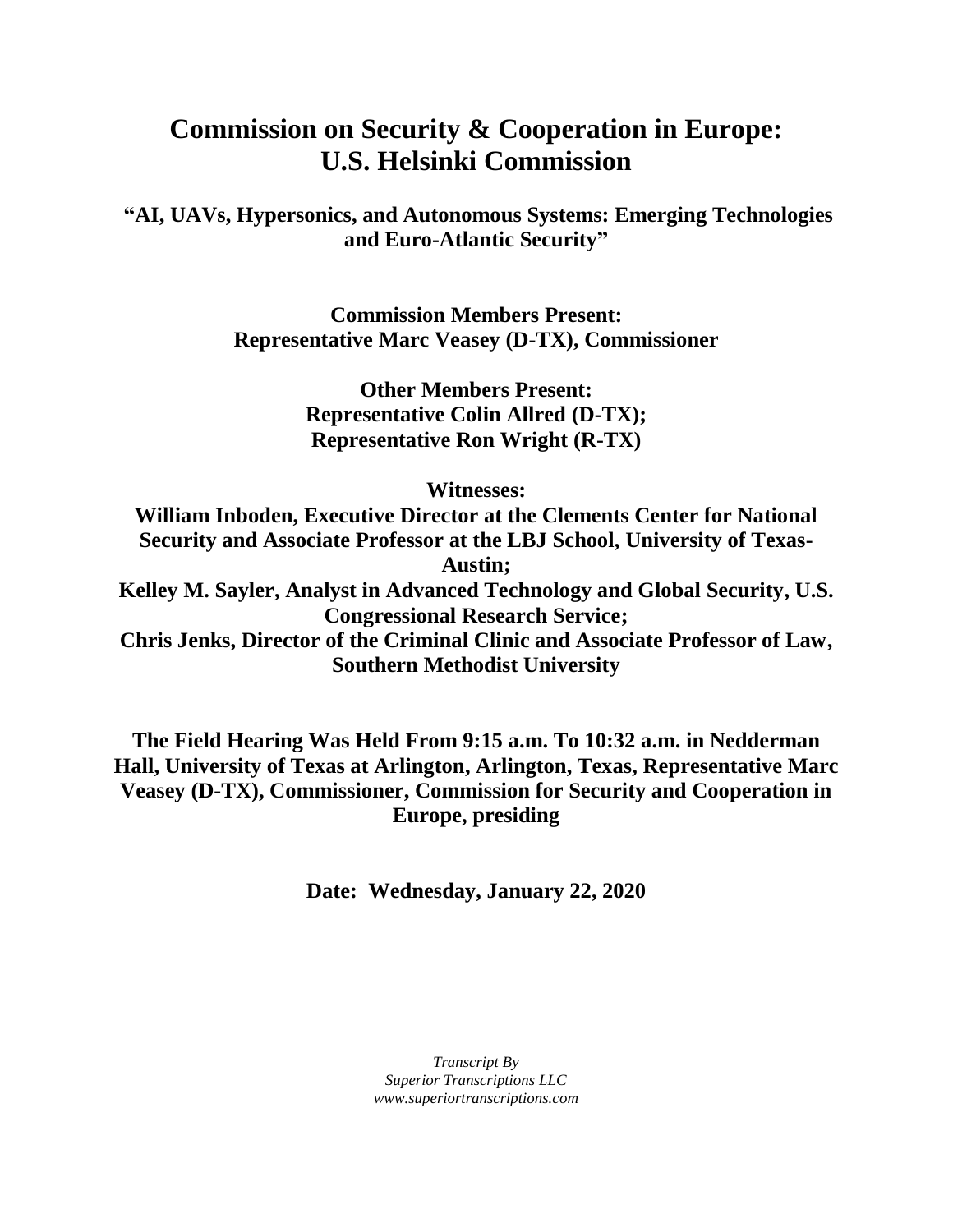VEASEY: Good morning. It's my distinct pleasure to welcome everyone to this field hearing on the Commission on Security and Cooperation in Europe, which is informally referred to as the U.S. Helsinki Commission. I have the honor or serving as a commissioner. And the chairman of the committee is Alcee Hastings of Florida. And I want to thank Congressman Hastings for asking me to convene this hearing today at UTA. Some of you may be less familiar with Helsinki Commission than our usual audience in Washington, D.C. And I'd like to start off by telling you a little bit about the Commission.

Forty-four years ago President Gerald Ford joined 35 other heads of state – including long-standing American adversaries – to sign one of the most significant international agreements of the 20th century, the final act of the Conference on Security and Cooperation in Europe, better known as the Helsinki Accords. The accords committed the United States, Europe, and the Soviet Union to respect human rights, to manage the spread of dangerous weapons, to foster economic opportunity, and to ending the territorial disputes in Europe that had already twice plunged the world into war.

Our Commission was created to uphold exactly these commitments and since its inception it has provided a crucial voice for defending freedom, opportunity, and human rights throughout the United States and the Organization for Security and Cooperation in Europe, also known as the OSCE, where these commitments are negotiated to this day. Composed of members of Congress from both parties and chosen from the House and Senate, the Helsinki Commission represents our democracy's commitment to preserving and advancing the peace, freedom, and prosperity across the world that previous generations of Americans sacrificed so much to be able to achieve. That is why I'm honored to have been appointed to serve on the Helsinki Commission, because the world has changed dramatically since it was established. But the need to defend the principles of peace and security and freedom and opportunity and human rights is greater than ever.

Ladies and gentlemen let me now offer a few thoughts on the purpose of the event and why we're actually having the event here in Texas. The subject matter for today's hearing relates to the impact of emerging technologies on Euro-Atlantic security. And I'm looking forward to learning a great deal from our witnesses today on this subject. New threats that we are concerned with range from hypersonic weapons, to drones, to autonomous weapon platforms, artificial intelligence, directed energy, and others. These technologies have the potential to unlock some very important capabilities to ensure the defense of our homeland and support our allies and friend abroad. However, these same technologies are under development by some of our strategic competitors – Russia chief among them – and so I'll look forward to hearing from our experts and their views on how potential adversaries are looking to use some of these same technologies to threaten us and our allies around the world.

Finally, I will also look forward to our witnesses' views on how we should approach our international engagement on these technologies, including through diplomatic efforts and understanding what national and legal regimes apply or are under consideration. In particular, today's discussion should help us better consider whether the OSCE and its affiliated security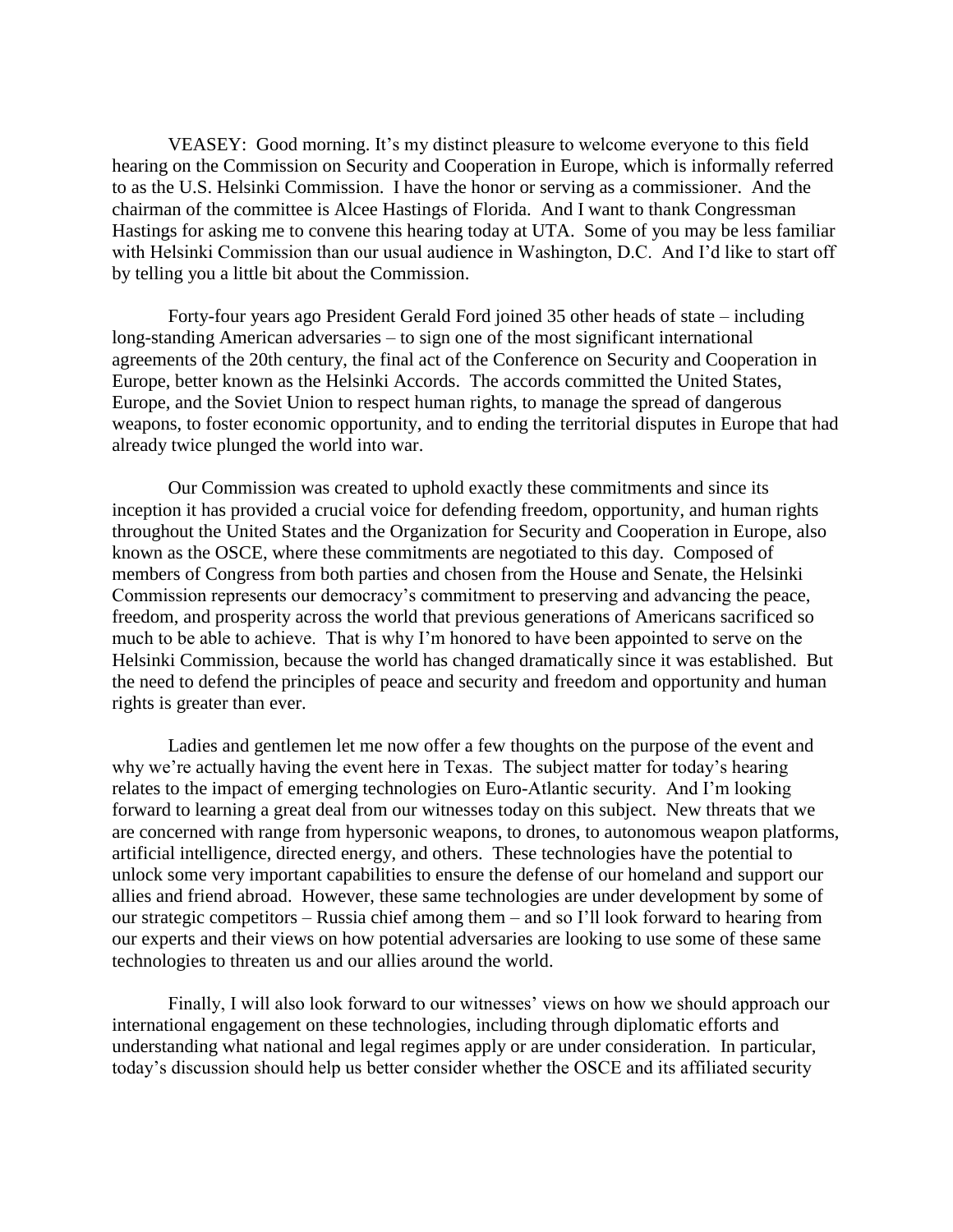institutions can offer a space to establish norms for emerging technologies. So that's what we want to get out of today's hearing.

But why are we having it here at UTA rather than D.C., where the Helsinki Commission and other committees normally meet? The answer to that question could not be more clear to those of us that are here in this room. But for the benefit of those who may be watching this on livestream or reading the transcript, I asked Chairman Hastings for the privilege of convening this hearing here precisely because of the unique confluence of technical know-how and academic expertise, and defense industrial presence we have right here in north Texas.

The spirit of innovation and expertise alongside cutting-edge industry and an innovative private sector is why the Army decided to establish the headquarters of its Futures Command in Austin in 2018. In fact, after this hearing we're going to be spending some time over in Fort Worth at Lockheed Martin Aeronautics to be briefed on the capabilities and technological advances provided by the F-35 Lightning II aircraft, and how well it provides increased opportunities for interservice and international cooperation. I'll also be visiting the production line where the F-35 is assembled and getting a firsthand look at our fifth gen fighters.

And so we are here because of all the expertise available to us. But we're also here away from Washington because of how essential it is that Americans throughout our nation have an opportunity to engage in policy discussions paramount to our shared values in the transatlantic space. This hearing offers a connection outside the Beltway to America's international commitments as a participating state of the OSCE. We should all have a stake in meeting commitments to our local and international communities.

And with that – with all of that being said, I now want to turn to my fellow Texans. To my right here we have Colin Allred, who represents the 32nd Congressional District in Dallas County. And to my left we have Congressman Ron Wright of the 6th Congressional District. We're actually in his district, so thank you for hosting us. And he represents the 6th Congressional District, that represents Ellis counties and Tarrant counties. And I now want to yield to them so they can make some opening remarks.

## Colin.

ALLRED: Well, thank you, Mark and Ron, for being here. And to our panel, thank you for taking your time out. I'd like to also thank the Helsinki Commission for holding this hearing here in North Texas.

The emerging technologies discussed in this forum can both enhance our security and further endanger our future. Although there are positive aspects to some of these technologies that could reduce the number of lives lost in armed conflict, there are, of course, ethical and legal dilemmas that they also present. And as we look to develop these technologies, I think the United States must balance both security readiness and maintaining our values as a nation. That's why I'm looking forward to hearing from our witnesses today on these important topics.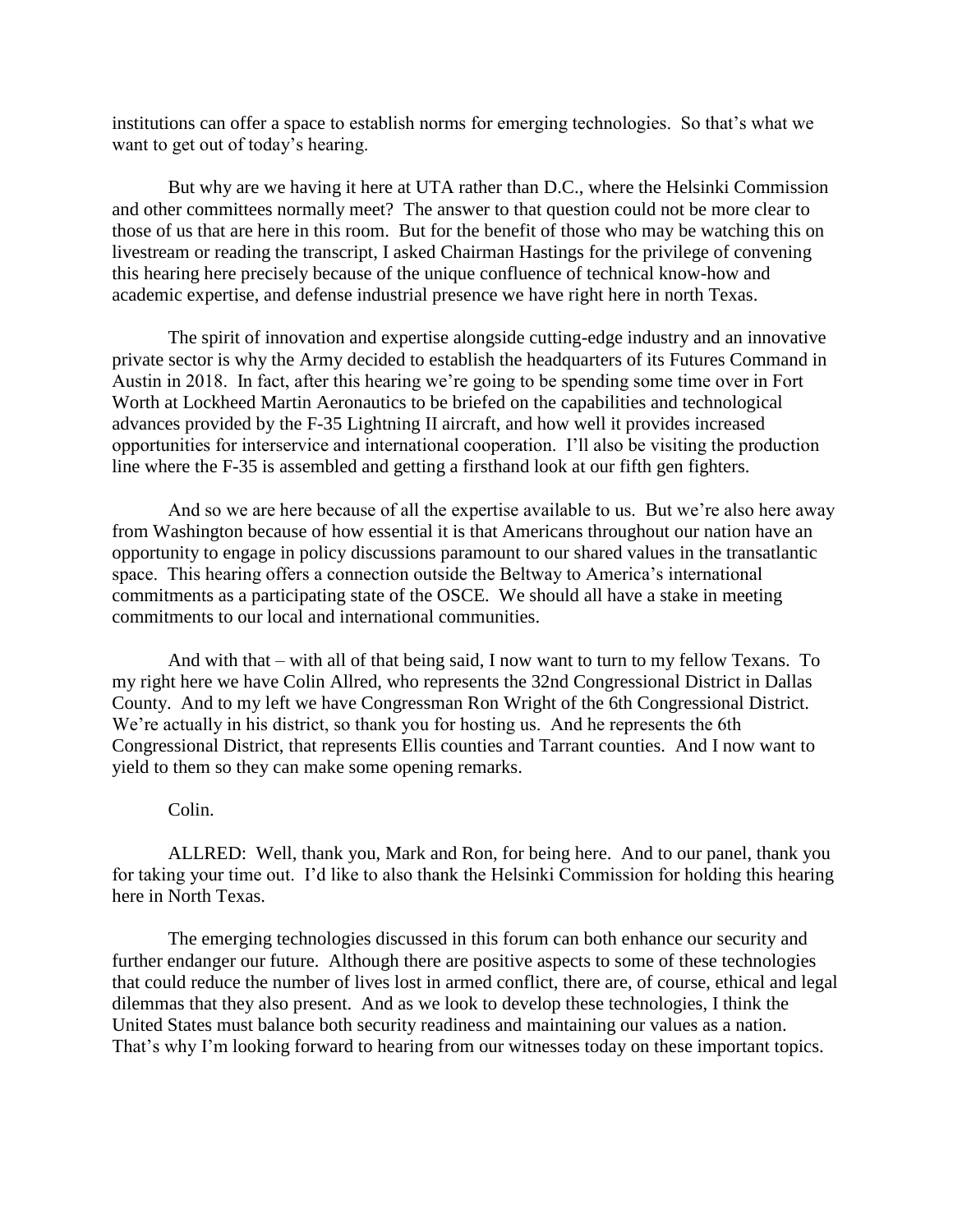I'm a member of the Foreign Affairs Committee and can say that obviously we are in a moment in which there is conflict popping up around the world, and in which we have a complicated threat stream that we're trying to look to. But as we turn to the great power competition that we've seen emerging now as the focus of our own foreign policy and of our strategic opponents', I think it's important that we look at this emerging technologies and how this is going to impact it.

I think as was said in some of the testimony that I read and that may be presented today, you know, advancing technology is as old as humankind, especially in warfare. This is something that we have done from the very beginning, finding better and more efficient ways to conduct warfare. And it has always presented ethical dilemmas. Maybe never so much so as now, though. And I think that's something that we should consider, and that this is an area where the United States has to lead in. We're the only country that can lead in this regard. And we are, of course, I think, going to have to take the dual approach of pursuing our own technology advances while also pursuing international agreements to find a way forward.

So thank you all for being here. Appreciate you. And I look forward to getting into the testimony and having a lively discussion.

VEASY: Thank you. Thank you very much, Representative Allred.

And now I'm going to pass the mic to Representative Wright.

WRIGHT: Thank you. And I want to thank Congressman Veasey for having this hearing here and inviting me. I want to thank the panel for coming today.

One of the things that Congressman Veasey did not tell you is another reason to have it here is this is the land of the lucid, because it's not in Washington. And anytime you can have a hearing outside of Washington, it's a good thing.

Many years ago – by the way, I'm old enough that I actually remember the Helsinki Accords. Probably one of the few people in the room that do. But many years ago, it was in the 1970s, and I'll never forget this. I was with my grandfather, and we were watching TV at his house. And there was this news report about – and it was an environmental report. It was mainly about smog and how bad automobiles had become in terms of their contribution to smog in concentrated areas. That was before we really started cleaning up, you know, how – catalytic converters and all those things that we added to cars to clean them up.

And he looked at me and he said: You know, we didn't have that problem with horses. And although he was joking, his point was well-taken. And that is that technology is always a double-edged sword. And if you have a cellphone, that cellphone is a double-edged sword. Nothing has interrupted my life like a cellphone has. And technology's a wonderful thing, but there's always that downside to it. And what we're looking at here today is – you know, we have just a plethora of emerging technologies, all of which could be used to benefit mankind tremendously.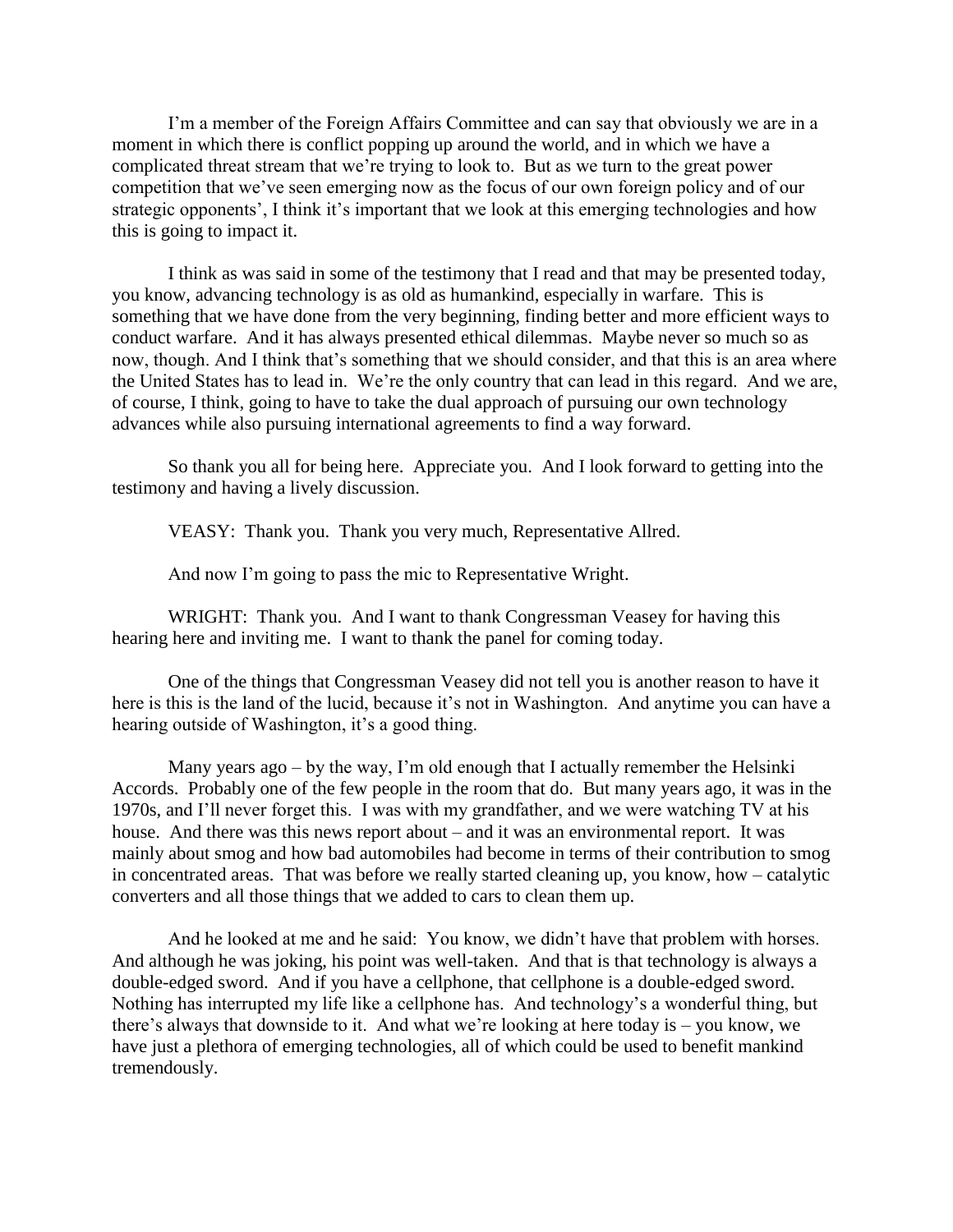I think – you know, I would like to think that within my lifetime biotechnology will solve the problem of famine. That's just one – medical science – I mean, I could – there's a lost list of technologies that are emerging that are going to make a tremendous difference to the quality of life of everybody on this planet. But there's also that downside. And that is that bad characters can use that same technology and weaponize it in ways that would really hurt and possibly even destroy humanity. This is a very important hearing. Congressman Veasey, thank you for holding it.

VEASEY: Absolutely. Congressman Wright, thank you very much.

And before I finish with my remarks, I just want to share a personal story that you may find humorous. So Friday night Ron and I, Congressman Wright and I, were both here at UTA for the MLK banquet that they had on Friday night. And as members of Congress, particularly when we're back in our district, we're very busy. We're always at, like, different events.

And were it not for the wonderful staff and all of our staffs represented here today that help us, from everything including keeping our schedules, we really wouldn't know how to get from one place to the other. I usually literally look at my schedule the night before to know what I'm doing that next day to try to keep up with everything. And so it's not unusual that you forget or don't recall that you've agreed to go to a certain event. And so if you could have saw Congressman Wright's face on Friday night at the banquet when I told him: Ron, thank you for agreeing to come to Helsinki. And he looked at me, like when did I agree to go to Finland with you? (Laughter.) And if you could have just saw his face. It was – it was –

WRIGHT: My heart stopped.

VEASEY: Yeah. It was – it was classic. So but again, I want to thank both of these gentlemen for taking time out of their busy schedule to be a part of this.

Now let me express my gratitude to the experts who have taken time out of their busy schedules to also be with us today to provide their testimony for the record. I'd like to very briefly introduce them. And I think that you'll see that they represent a clear demonstration of the incredibly high caliber of locally sourced national security expertise we have right here in Texas.

First, we're going to hear from Kelley Sayler, who is an analyst in advanced technology and global security at the U.S. Congressional Research Service. Kelley, thank you very much for being here. For those who may not know, the CRS is a great resource to all of us that are members of Congress. We really depend on them to provide us expertise on almost any subject matter that comes before us as members. Ms. Sayler has an extensive experience working on these issues both in and out of the government, including service in the Office of Security and Defense. And I'll also note her strong Texas connections. She received her master's degree from Baylor University and also took some classes here at UTA. So, Ms. Sayler, thank you very much for being here.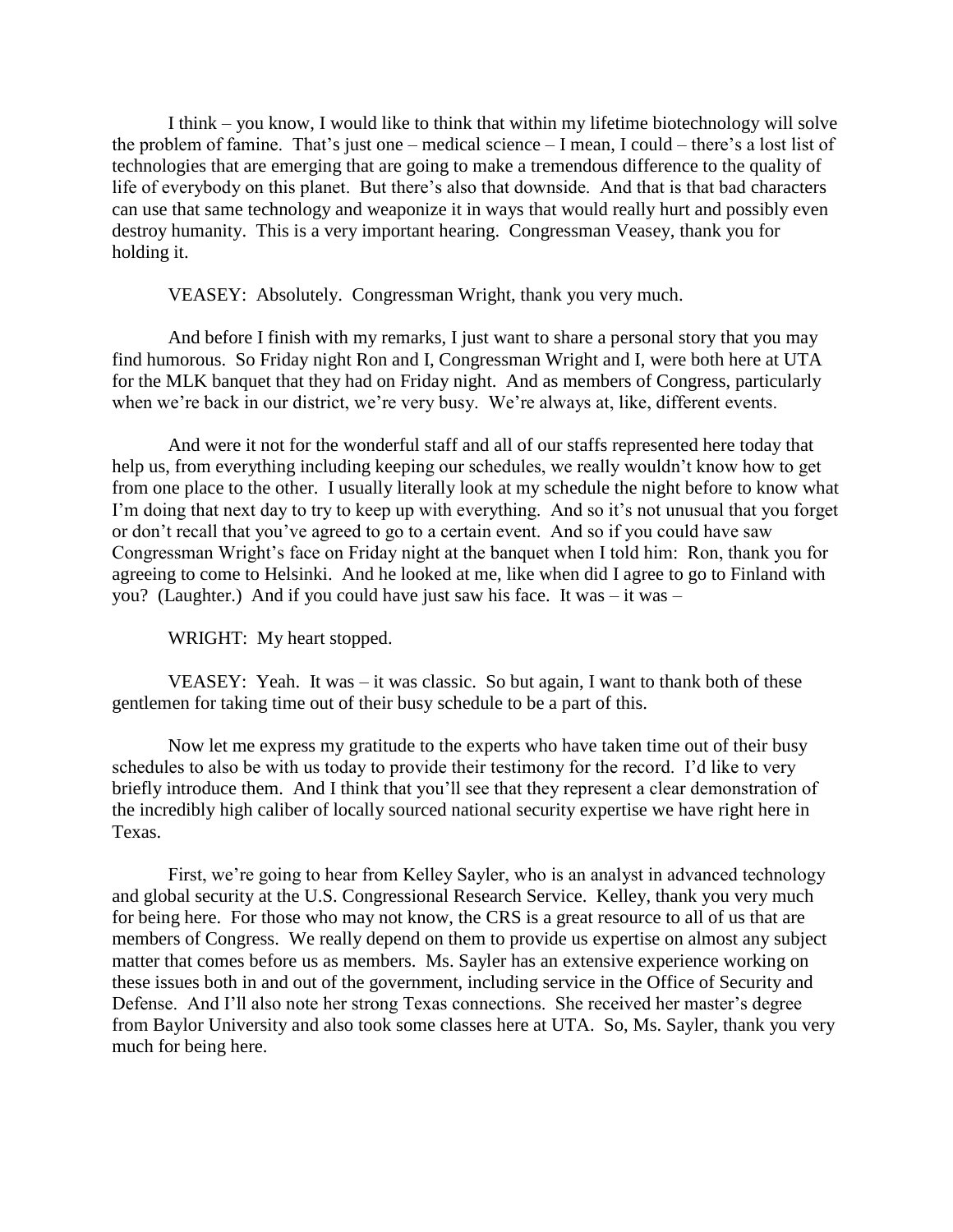Our next speaker is going to be Dr. William Inboden, who serves as the executive director of the William Powers, Jr. chair at the William P. Clements, Jr. Center for National Security at the University of Texas at Austin. Among Dr. Inboden's many other roles, he serves as associate professor at the LBJ School of Public Affairs, distinguished scholar at the Robert S. Strauss Center for International Security and Law, and editor-in-chief of the Texas National Security Review. He has served as a senior director of strategic planning on the National Security Council at the White House and in the Department of State's policy planning staff, as well as serving as a staff member in both the United States Senate and the House of Representatives. Thank you very much for being here today, sir.

Our third witness will be Professor Chris Jenks, who is the director of Criminal Clinic and associate professor of law at the Dedman School of Law at SMU university in Dallas. And as you can see, Chris is even wearing his SMU colors. Thank you for representing your colors here today. As a noted expert on the Law of Armed Conflict and lethal autonomous weapons, Professor Jenks has served more than 20 years in the U.S. Army, first as an infantry officer in Germany, Kuwait, and as a NATO peacekeeper in Bosnia, and later as judge advocate. He also served details at the Department of State and at the Department of Justice and was recently called to serve as special assistant to the Department of Defense general counsel.

And as a last note before I turn the floor over to the witnesses, I'd like to offer thanks to the University of Texas at Arlington. Thank you very much, Dean, for helping us coordinate this, and being a part of this day. We really, really do appreciate that. And just really Nedderman Hall, because this being the engineering department, and so much of the technology that happens here on a daily basis. I couldn't think of a more fitting place for us to have this program today.

And let me inform witnesses that their full statements will be entered in the record. And I've asked them to summarize their testimony for the purpose of our discussion today. You now have the floor. And we'll start with Ms. Sayler.

SAYLER: Thank you to Representative Veasey, Representative Allred, Representative Wright, and the Helsinki Commission for the opportunity to provide an overview of emerging military technologies and their potential implications for international security. I will focus my remarks today on three specific emerging military technologies: Artificial intelligence, lethal autonomous weapons, and hypersonic weapons.

Although the U.S. government has no official definition of artificial intelligence, AI generally refers to a computer system capable of human-level cognition. AI is currently being incorporated into a number of military applications by both the United States and U.S. competitors including but not limited to intelligence, surveillance, and reconnaissance; logistics; cyber operations; command and control; and semi-autonomous and autonomous vehicles.

These technologies are intended to either augment or replace human operators, freeing the operators for more complex and cognitively demanding work. In addition, AI-enabled systems could both react significantly faster than systems that rely upon operator input and cope with an exponential increase in the amount of data available for analysis. AI could also enable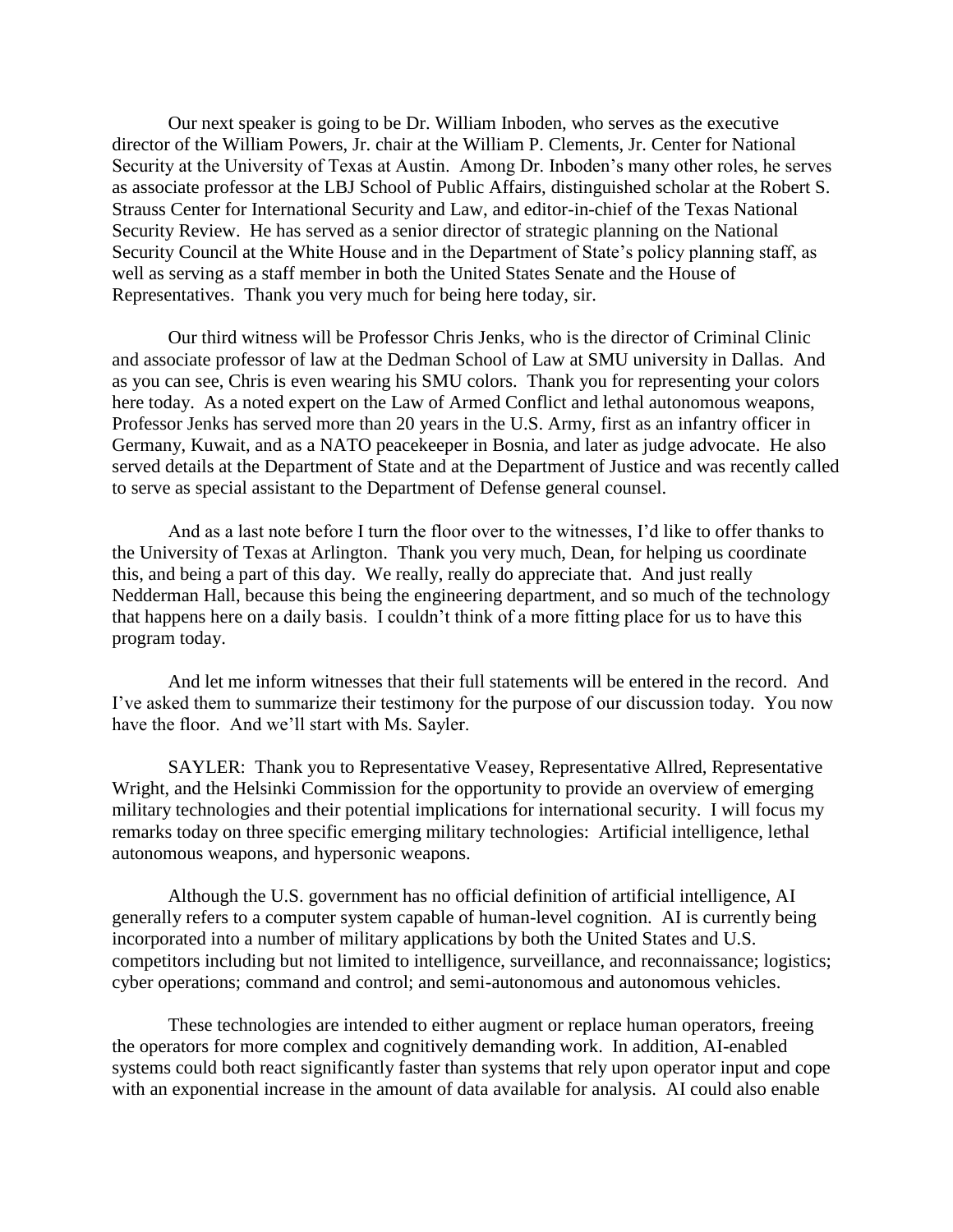new concepts of operations, such as swarming, in which unmanned vehicles autonomously coordinate to achieve a task. Swarming could confer a warfighting advantage by overwhelming adversary defensive systems.

The Department of Defense reportedly maintains over 600 active AI projects and is particularly focused on developing AI applications for predictive maintenance, humanitarian aid and disaster relief, cyberspace, and robotic automation. China is the United States' most ambitious competitor in the international AI market. China has pursued language and facial recognition technologies and is developing various types of unmanned vehicles. It is also actively pursuing swarm technologies. In addition, reports indicate that the Chinese are developing a suite of AI tools for cyber operations.

Russian AI development lags behind that of the United States and China. Nonetheless, the Russian military has been researching a number of AI applications, with a heavy emphasis on semiautonomous and autonomous military vehicles. Russia is also developing swarming capabilities and is exploring innovative uses of AI for remoting sensing and electronic warfare. In the event of a conflict, these capabilities could reduce our ability to effectively communicate and navigate on the battlefield.

A related technology is lethal autonomous weapons, also known as LAWS. Although there is no internationally agreed upon definition of LAWS, the Defense Department has identified LAWS as a class of weapon systems that is capable of independently selecting and engaging targets without manual human control of the system. This capability would enable the system to operate in communications-degraded or -denied environments where traditional systems may not be able to operate.

Some analysts have noted that LAWS could additionally allow weapons to strike military objectives more accurately and with less risk of collateral damage or civilian casualties. Others, including approximately 25 countries and 100 nongovernmental organizations, have called for a preemptive ban on LAWS due to ethical concerns such as a perceived lack of accountability for use and a perceived inability to comply with the proportionality and distinction requirements of the laws of war. The United States is not known to be currently developing LAWS, and neither China nor Russia has publicly stated that it is developing LAWS.

Hypersonic weapons, which fly at speeds of at least Mach 5 – that's five times the speed of sound – and maneuver throughout their flight, are in development in a number of countries, including in the United States, Russia, and China. Currently no defense against hypersonic weapons exists, and experts disagree on the affordability, technological feasibility, and utility of hypersonic missile defense options. The Department of Defense currently has a number of hypersonic development programs, however the United States is unlikely to field an operational hypersonic weapon before 2020.

Russia is pursuing two nuclear-capable hypersonic weapons – the Avangard and Zircon. Russia claims that Avangard became operational in December of 2019 while the Zircon could become operational as early as 2023. China has tested the DF-ZF hypersonic weapon at least nine times since 2014. Although unconfirmed by U.S. intelligence agencies, some analysts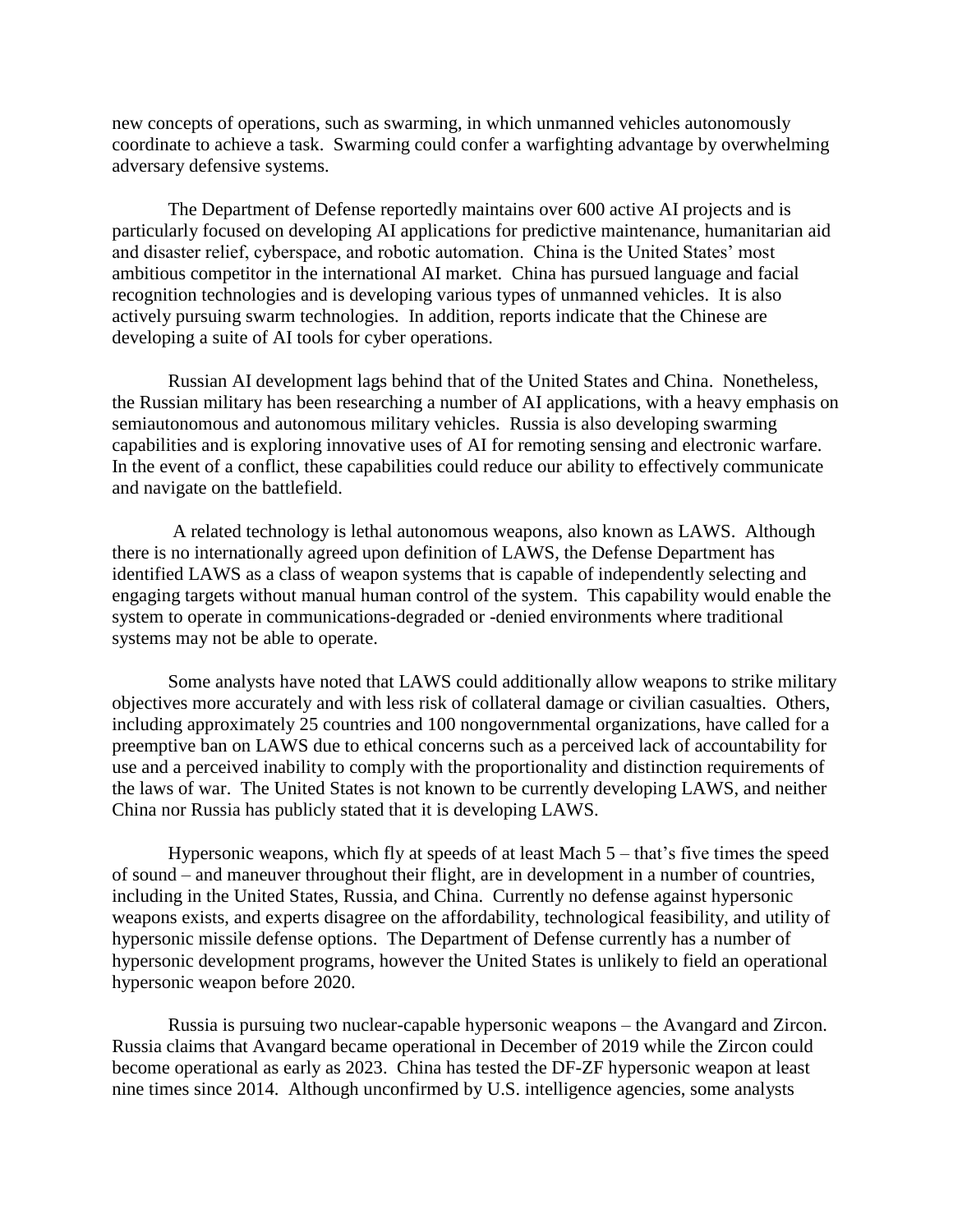believe the DF-ZF will be operational as early as this year. China also successfully tested Starry Sky-2, a hypersonic vehicle prototype, in August 2018. And some reports indicate that that system could be operational by 2025.

The implications of these and other emerging technologies for international security are difficult if not impossible to predict. They will be a function of many factors, including the rate of technological advancement in both the United States and competitor nations, the manner in which emerging technologies are combined and integrated into existing military forces, the interactions between various emerging technologies, and the extent to which national policies and international law enable or inhibit their development, integration, and use.

Nonetheless, many emerging technologies exhibit characteristics that could potentially impact the future character of war. For example, developments in technologies such as artificial intelligence, big data analytics, and lethal autonomous weapons could diminish or remove the need for a human operator. This could, in turn, increase combat efficiency and accelerate the pace of combat, potentially with destabilizing consequences. Emerging technologies could also potentially shift the offense-defense balance. For example, some analysts have suggested that swarms of coordinated, unmanned vehicles could overwhelm adversary defensive systems or U.S. defense systems, providing a greater advantage to the attacker, while directed-energy weapons that provide a low-cost means of neutralizing such attacks could favor the defender.

Thank you, again, for inviting me here today. And I very much look forward to your questions.

INBODEN: Congressman Veasey, Congressman Allred, Congressman Wright, Helsinki Commission, and of course our UT Arlington leadership and student hosts, thank you also for including me in today's hearing. I want to say, as a parenthetical, it's especially encouraging to see bipartisan leadership here committed on these national security issues during our time of considerable division in our country across party lines. It's a great reminder of the bipartisan commitment that some wonderful leaders in Congress have to keeping our country strong and safe. So thank you. Your very presence here today shows that.

On April 27th, 2007, Estonian citizens found their country under attack. External threats were all too familiar to this tiny Baltic state, which had been invaded and occupied for most of the 20th century by Nazi Germany and then by the Soviet Union. But this attack was different. It wasn't tanks and troops rolling across the border, or airplanes dropping bombs from the sky, but computer signals travelling at the speed of light through internet cables. In short order, the cyberattacks disrupted or shut down entirely Estonia's banking system, government, major media outlets, and political parties. These attacks continued in waves for three weeks. Though not a bomb was dropped, or shot was fired, nor did a single enemy soldier set foot in the country, the effects were crippling and brought the country to a standstill.

For Estonia, the effect was almost the same of being invaded, occupied, and controlled by an outside power. That outside power was Russia. Though 13 years after the onslaught on Estonia many operational details are still unknown – which is, of course, itself a hallmark of cyber warfare – what is not disputed is that the Kremlin was the originating, authorizing, and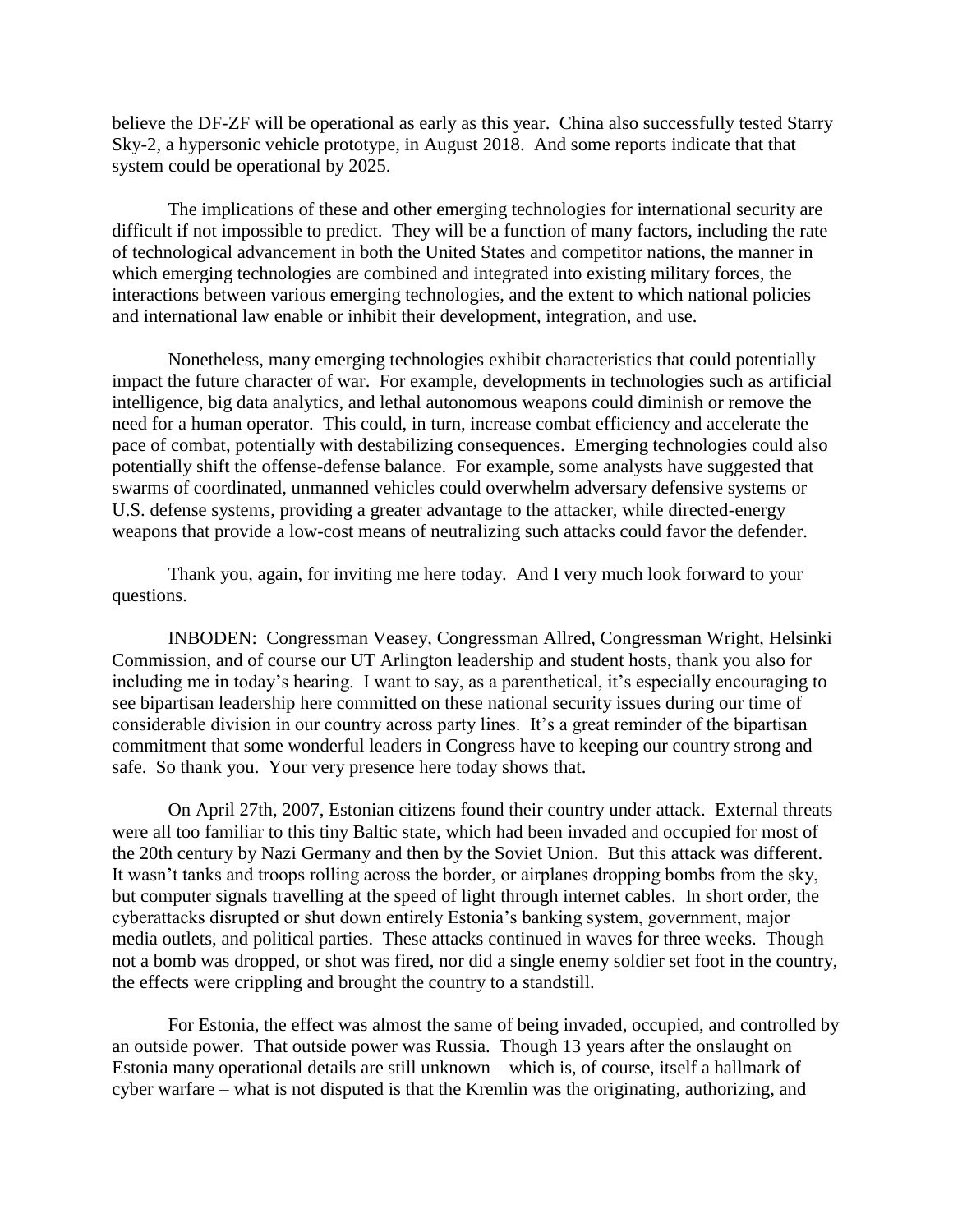orchestrating power behind the attacks. As the historian Robert Service writes, "the Kremlin's purpose was not only to knock out the Estonian network of communications but also to show the world what it could do – as well as to allow its disruptive specialists to conduct a real-life test of what became known as hybrid warfare. Without setting foot outside the Russian capital they could do enormous harm abroad."

In that spirit, and for purposes of this hearing, from our vantage point 13 years later, I think we should look back on Russia's cyberattack on Estonia and see it for what it was: the first wave in what would become a cascade of Russian aggression and hybrid warfare that included weaponizing new technologies – the very technologies we're looking at today. The Estonia attacks were followed by Russia's invasion of Georgia in 2008, by its seizure of Crimea and invasion of Ukraine in 2014, its military intervention in Syria in 2015, and even, I would argue, its assault on our democratic processes in the 2016 election cycle – an assault which continues today.

And I begin with these observations because, though Russia isn't mentioned by name in the title of today's hearing, Russia is the OSCE member state most implicated in the themes and questions we're addressing today and developing and implementing these new weapons systems.

I should also mention, parenthetically, I'm glad that Ms. Sayler's testimony mentioned China. I was talking with Congressman Allred beforehand. We could do a whole 'nother hearing on China. And I think China's advances in this area are even more significant. I was focusing on Russia because they are an OSCE member state, but also because, unlike China, Russia is actually employing these on the battlefield right now. China may have every intention of doing so, and we need to watch that space carefully. But Russia's actually operationalizing this.

So anytime we make a strategic assessment of emerging technologies, I think we should ask ourselves what is new, and what is not? I want to mention three aspects of these new weapons technologies which are not new. The first is lethality. Yeah, these can be lethal, but ever since nuclear weapons we've had, you know, the most totalizing form of lethality that the world has known – in addition to chemical and biological.

The second which isn't new is range. These emerging technologies don't necessarily have unprecedented levels of range and reach. Existing weapons systems could already project force globally, and for over a half century we've had reach into outer space. The third which is not new is speed. Again, these emerging technologies have varying dimensions of speed, but they don't necessarily represent a qualitative leap in rapidity. Ballistic missiles already fly at several times the speed of sound, as hypersonics do. The internet already offered communications at the speed of light.

So what is new? I think there's three aspects of these emerging technologies which are new, at least in a strategic sense. The first is deniability. Given various factors involving the distance of human operators, the operational complexity of cutouts and false surrogates, and the literal autonomy of some of these systems, oftentimes it's very easy to deny who actually was the main actor behind it. You know, to put it more colloquially, a lot of time they're not going to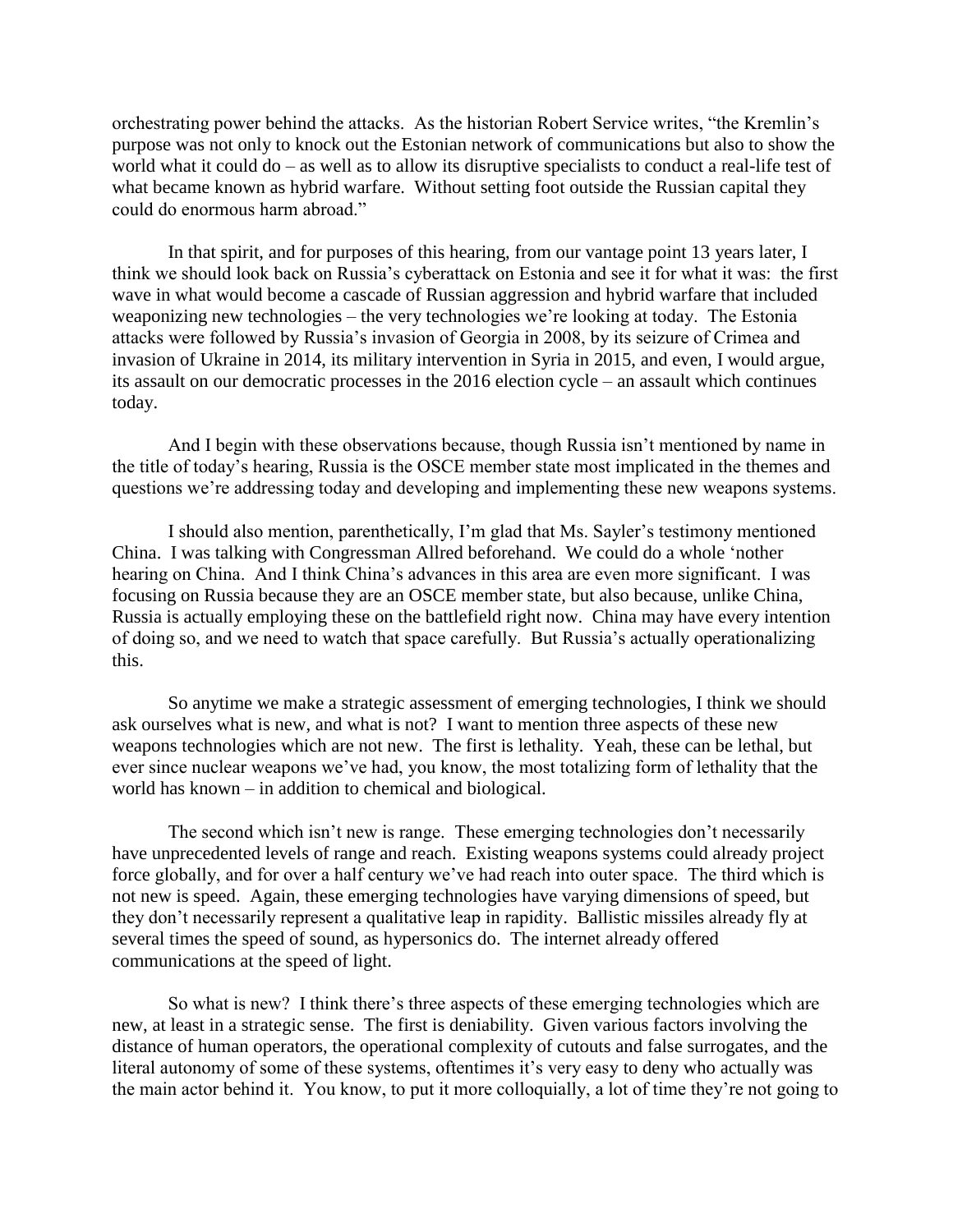have a return address. And that makes deterrence and retaliation more difficult and can be strategically destabilizing.

The second is controllability. This is the corollary of deniability. These new weapons systems can be controlled remotely with greater precision, from greater distance, with greater anonymity, and in greater safety for the operators than any previous weapons by an order of magnitude. It means that kinetic action could be taking place in an OSCE participant state, but controlled by various actors 10,000 miles away.

And the third is inhumanity. And I don't mean this in the melodramatic sense, but the very literal sense of removing the human actor in ways we've never before seen before. The emerging domain of AI and autonomous weapons brings us a new paradigm that may completely remove the human actor and quite literally be inhumane. A great analyst on these is Paul Scharre of the Center for New American Security. I know Kelley's worked with him before. And he put it this way in his really excellent new book, "An Army of None": "Do we control our creations or do they control us?"

So how then, on the very specifics of our hearing today, should the OSCE think about these emerging technologies? And I'll – here's my main takeaway. If you remember nothing else from today, remember this next sentence: The importance of these emerging technologies cannot be evaluated aside from the nature of the states that use them. It's not the fact of the new technologies that matters most, but who will use them and for what purposes.

To put it a little more provocatively, I doubt that many if any of us here worry too much about the United Kingdom and France possessing nuclear weapons, even though they both have for 77 years. Whereas many of us do continue to worry about Russia's nuclear arsenal. And there's a reason – there's a reason for that. And this is, I think, the core strategic insight of the original Helsinki process, the Commission that brings us here today, because it connected respect for human rights and civil liberties with European and transatlantic security. And that continues to be the animating spirit of the OSCE.

So bringing it back to Putin and Russia, his authoritarian rule squelches and silences any dissent, and empowers him to act with aggression based only on his whims or designs. Because he lacks popular legitimacy – and because he fears his own citizens – he resorts to a perverse and toxic combination of cultivating grievances, fueling paranoia, and projecting strength against adversaries, real or perceived. So such a ruler would naturally seek to acquire – and in his case to use – the most advanced, sophisticated, and lethal weapons systems that he can.

So what should be done? I think the best framework to address these emerging technologies lies in the commitments and values of the Helsinki Final Act. Again, the accords, the agreements that the CSCE continues to monitor and implement today. Open, free, and secure societies are best equipped to explore, debate, wrestle with and ultimately resolve these hard questions. In contrast, authoritarian states, by their nature, brook little dissent, encourage little transparency or debate, and concentrate power in the hands of dictators that generally make decisions on the employment of arms based on expediency and utility, rather than morality or conscience. So in practical terms, any strategy to address Russia's growing advantage in this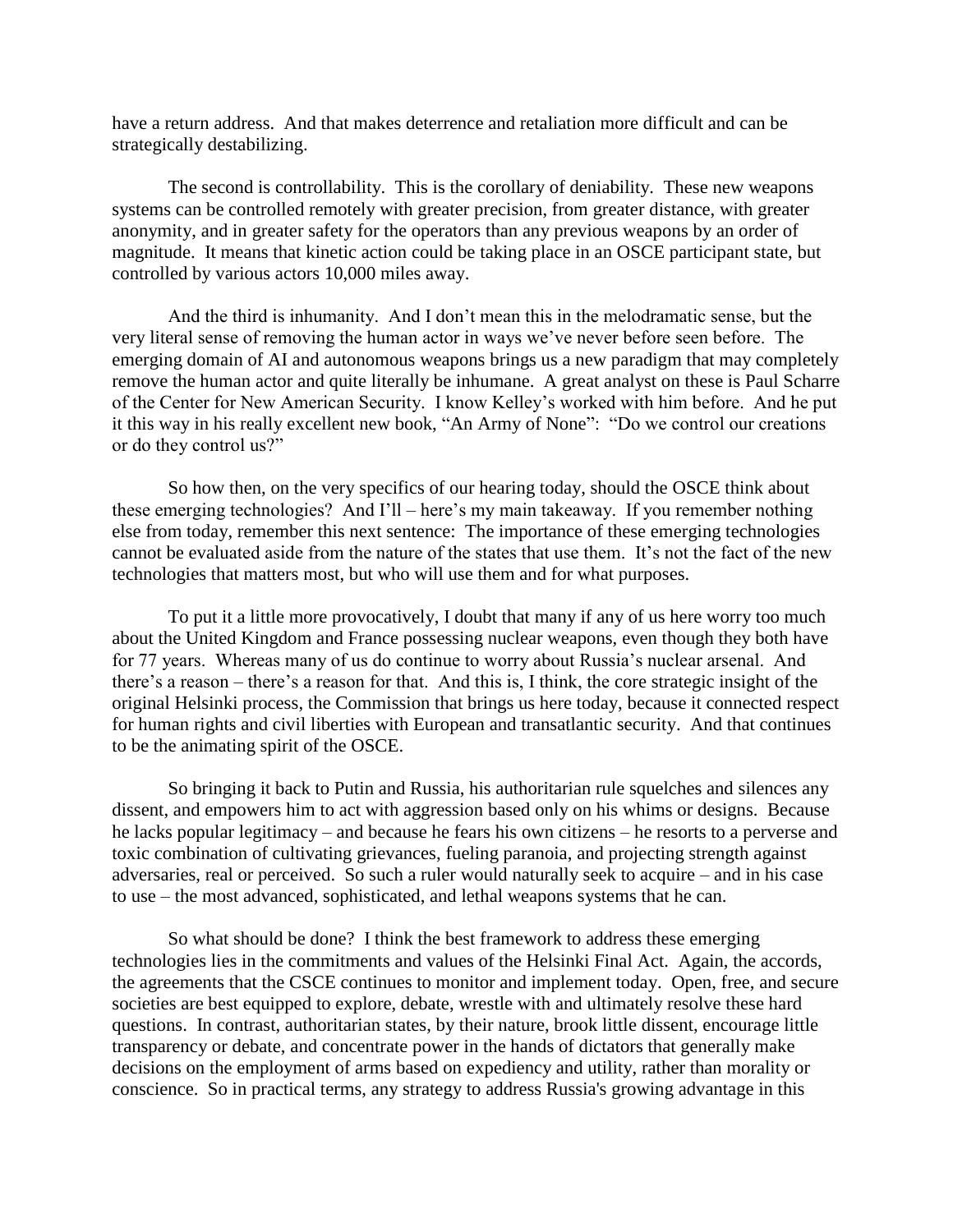weaponry needs to include pressing Russia to honor its OSCE commitments on human rights and freedoms.

Finally, how might these technologies be managed and perhaps limited by international agreements? Well, I'm going to conclude with a hope, a caution, and a recommendation. The first is a hope. International agreements are possible. They have been forged at times in the past on controlling new weapons technologies, whether sawtooth bayonets, dum-dum bullets, chemical and biological weapons, blinding lasers, or even the entire class of nuclear weapons abolished by the 1987 INF Treaty, competing states have been able to come together, forge agreements, and honor and fulfill them. So that's the hope.

The caution: An arms control agreement is only as strong as its weakest signatory, and its verification regime. While Russia would need to be part of any effective arms control accords on emerging weapons technologies, Russia also historically has a bad habit of treaty violations. These include its violations in its previous incarnation as the Soviet Union or now as Russia of the ABM treaty, the Biological Weapons Convention, and the INF Treaty, not to mention its serial violations of its OSCE commitments. So we should temper our expectations or hopes of just how much can be accomplished with Russia in this realm in the near term.

And finally, the recommendation. I do think the U.S. and our like-minded OSCE participant states should take a page from the Cold War playbook and combine strength with diplomacy. Diplomatic success proceeds from military power and allied unity. To begin, the U.S. and other OSCE democracies should move forward in developing our own capabilities on emerging weapons technologies, specifically those featured today. Unilateral disarmament is not a luxury that we can indulge.

But as with the NATO dual track decision of 1979 to respond to the Soviet deployment of intermediate-range nuclear missiles in Europe by, in turn, on the one hand, deploying American intermediate-range nuclear missiles, Pershing IIs and ground-launched cruise missiles, and also pursuing diplomatic negotiations was a key decision NATO made and the Reagan administration implemented thereafter of buildup, but also negotiate at the same time. We need to build-up to negotiate. I think from a position of strength we can better encourage Russia and other potentially recalcitrant states, such as China, of the advantages of setting shared rules for the control, use, and limitation of these weapons.

Thank you for your time and I look forward to our discussion.

JENKS: Congressman Veasey, Congress Allred, Congressman Wright, I want to thank the Helsinki Commission and UTA for hosting this hearing and bringing attention to artificial intelligence, unmanned aerial vehicles, hypersonic, and autonomous systems. These topics are a problematic combination of critically important and commonly misunderstood. It is vital to transatlantic security that the United States and our allies reach consensus on how we think about these topics so we can identify where and how we wish to develop and operationalize emerging technologies, but also to identify norms and whether to limit the export of certain technologies to mitigate the risk of these capabilities ending up in the hands of bad actors.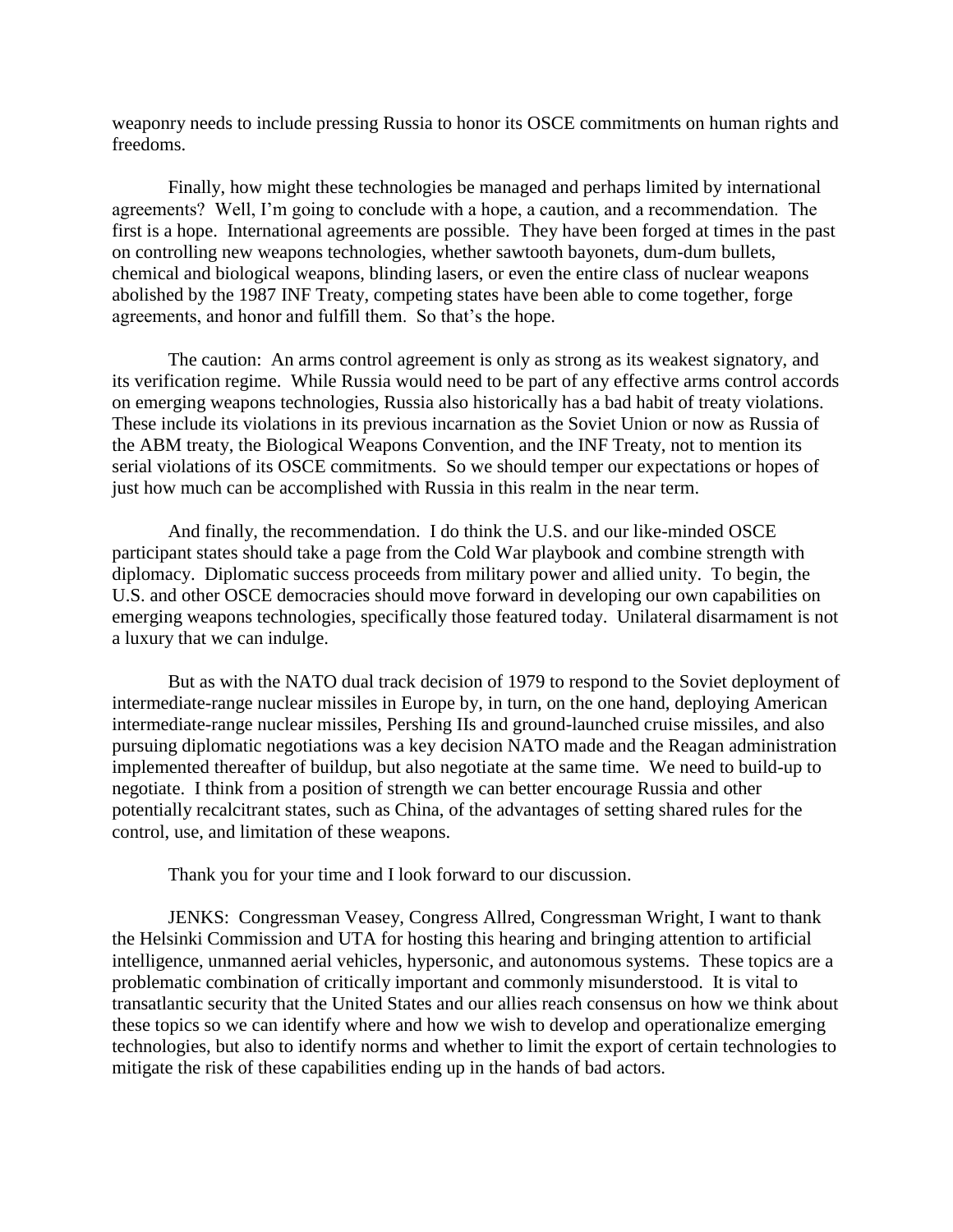Some of today's topics are not being meaningfully discussed in multilateral fora. And the one topic which is the subject of such discussions, autonomous weapons, is frankly validating why entities like the OSCE may want to consider adding emerging technologies as a focus area. Autonomous weapons have been the subject of several years of discussions within the United Nations. The wonderfully named Convention on Certain Conventional Weapons, or CCW, has intermittently met in Geneva beginning in 2014. There are 125 states parties to the CCW, so roughly two-thirds of the countries in the world have signed on, including the U.S., Russia, China, and all of our European allies. The purpose of the CCW is to ban or restrict the use of specific types of weapons that are considered to cause unnecessary or unjustifiable suffering to combatants, or to affect civilians indiscriminately.

But referring to autonomy and autonomous weapons is to refer to a technological descriptor, not a specific type of weapon. As a result, the international community has spent many confusing and frustrating hours in Geneva talking past each other because of the different understandings of autonomy. That is but one reason why the OSCE should consider also taking up this issue. Because we're talking about a technological descriptor, there are just as many, and frankly more, civilian applications which will leverage autonomy than there will be military. And these civilian applications will be increasingly important for economic growth and prosperity which, of course, also bears on security.

Another reason why the OSCE should take up emerging technologies is to help inform the public. Within the CCW, autonomous weapons discussions there is a small but exceedingly vocal coalition of nongovernmental organizations which seek to regulate or ban autonomous weapons. They have been effective at inciting what I call moral panic, employing evocative science-fiction imagery of uncontrollable robotic weapons indiscriminately roaming the streets and shooting at everything from a toddler to a teddy bear. I don't want you to think that I'm being hyperbolic. They literally produced images of a robotics weapons system and a child carrying a teddy bear.

While that sounds, and frankly is, absurd, one of the results of their efforts is that autonomy and artificial intelligence are now four-letter words. What do I mean? Well, some countries are avoiding acknowledging that they either already have fielded or are developing autonomous weapons systems – as if the word "autonomy" was now recognized as either politically incorrect or a profane word we were just made aware of. When I speak of autonomous weapons, similar to Ms. Sayler, I use the widely accepted definition of a system which is capable of selecting and engaging targets without human intervention. So we are talking about weapons systems which determine what to shoot at, and then shoot at that target.

We should be clear that such systems are not far off in some vague technological timeline future. They are here, they have been here. The U.S. and many other countries, including our European allies, have fielded weapon systems with an autonomous mode. This goes back to the early '80s. The systems are largely defensive, and anti-materiel. They shoot down incoming missiles, or planes, or boats which are attacking at close range. With technological advances comes the possibility of weapons systems able to perform new and different functions than in the past.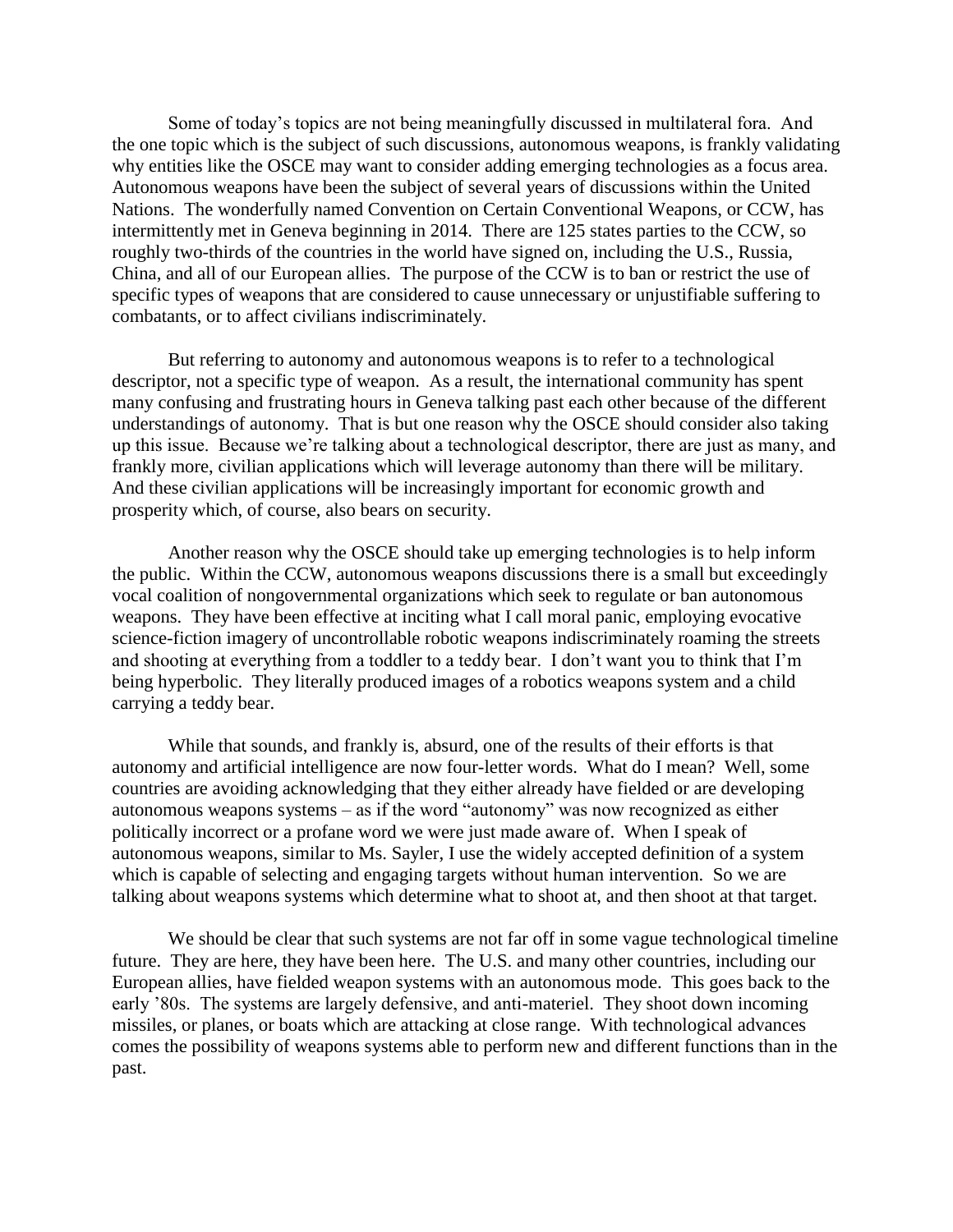I'm not saying this doesn't raise concerns. It does. But it also raises the prospects, as Congressman Allred alluded to, of limiting war's harmful effects, of using lethal force with greater discrimination, limiting civilian casualties but also better protecting our servicemembers. In my view, there can be no question that the U.S. and our European allies must continue to leverage emerging technology and weapons systems. We would be derelict in our duty if we didn't. But we need to halt the demonization of technology in the context of weapons.

So I'll end by expressing my hope that you continue and expand these discussions both here in the U.S. and also in and with our European allies. Thank you for your time. I look forward to your question.

VEASEY: Thank you very much. And I want to thank the panelists for those opening remarks. I'm going to open up with questions, and then I'm going to ask the members if they would like to ask the panelists questions as well. And if we have time, towards the end of the program we're going to open it up for questions from the audience. And so please be thinking about forming your own questions to ask these distinguished panelists.

The first question that I have is on these new technologies. And I wanted to ask you particularly about how these emerging technologies have reinforced our ability to protect our own security and that of our allies and partners abroad. And I want to give you a specific example. Addressing the A2/AD challenge by Russia and China. As you know, Russia – and it as talked about earlier in opening comments that you made – Russia actively threatens our NATO allies through its deployment of what are called anti-access/area denial – A2/AD – capabilities in Kaliningrad and in Crimea, among other locations. These capabilities are designed to make it impossible for the U.S. to operate freely in the Baltic and Black Sea regions in the event of a conflict. China is similarly deploying capabilities designed to impact our ability to operate in the South China Sea.

To what extent are these technologies we are discussing today relevant to addressing this particular challenge? And in particular, how could the United States' use of hypersonic weapons and/or AI to defeat the capabilities of an adversary trying to deny us access to a certain geographic area? And we'll ask Ms. Sayler to open up with comments on that.

SAYLER: So I think the National Defense Strategy actually states very explicitly – there's a callout for emerging technologies, a recognition that these will, quote, "ensure we will be able to fight and win the wars of the future." And so I think there was a recognition by the Pentagon that these would be critical in applications such as anti-access/area denial situations in Russia and China. When we're talking about emerging technologies, I think it's very important to keep in mind that the technologies are not ends in and of themselves. So they are tools in the hands of a commander. And what I mean by that is that it's not just that we get the right technologies, it's that we also ensure that they are integrated into our military forces, that our military forces are trained on how to use them, and that we have the appropriate concepts of operation to ensure that they're actually effective on the battlefield.

And so hypersonic weapons, we don't have, publicly available anyway, operational concepts. It's difficult to evaluate how they might be used in the event of a conflict. But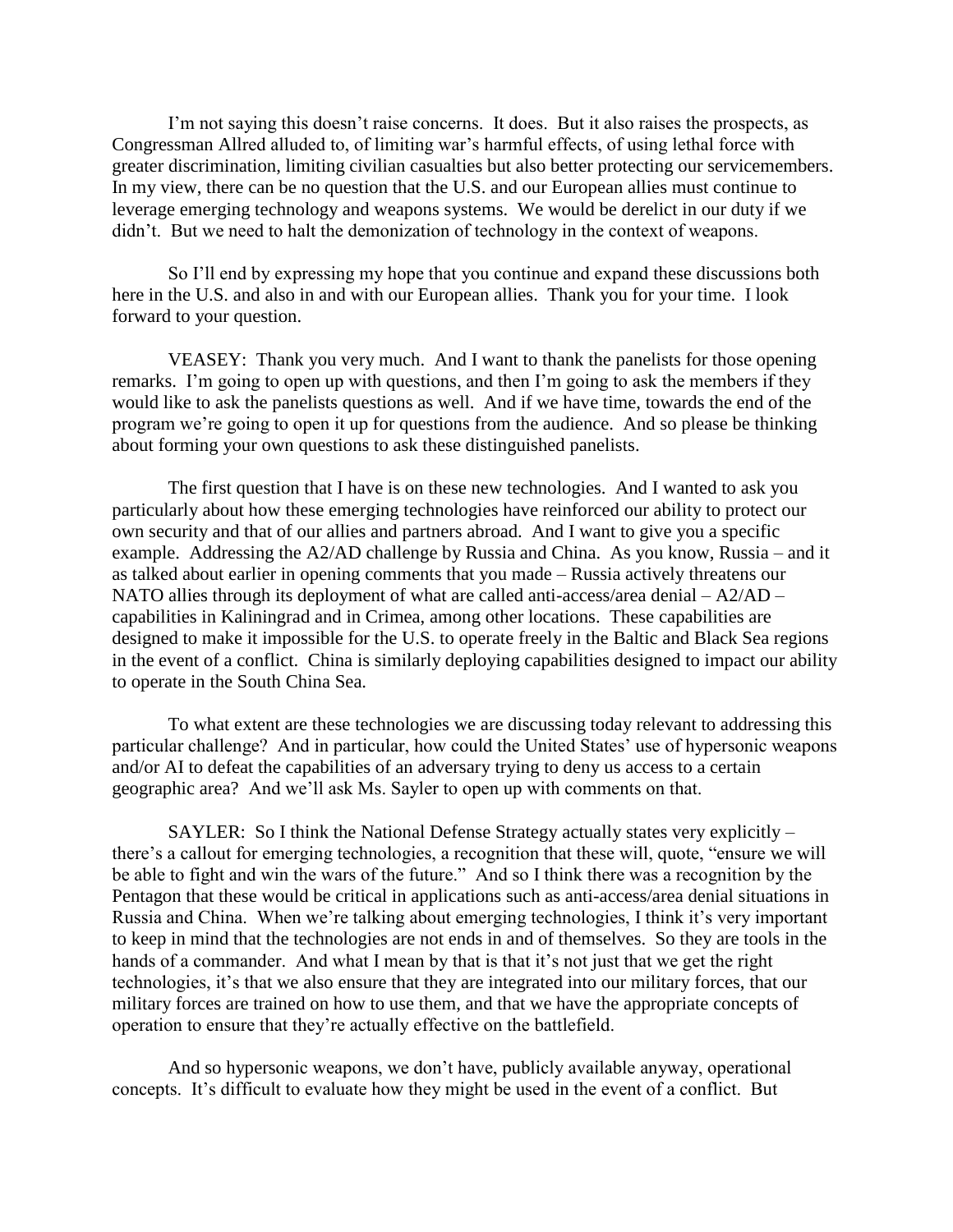theoretically they offer maneuverability that you could potentially use if you have the appropriate sensor architecture to target road mobile missile launchers, that we know that both Russia and China, strategic competitors, are investing in, as well as other fleeting targets – for example, in a terrorist-type situation. With artificial intelligence you're also increasing the speed with which you can execute decision making. Again, that depends on how it's integrated into the system. But in theory that would enable you to be making decisions faster than your adversary. And that obviously gives you a distinct advantage.

VEASEY: Mr. Inboden, do you have any comments on that?

INBODEN: Just to add to that, at the strategic level a real concern I have is the growing cooperation between Russia and China in this realm. Whether it's technology sharing, joint military operations, or even shared strategic concepts on anti-access/area denial. So China started pioneering this in the South China Sea. Russia saw that and sort of took a page out of Beijing's playbook in Kaliningrad.

The other thing I'd say is this is not so much about the United States trying to poke our nose into other people's business where we don't have an interest. We have treaty allies who are very directly threatened and implicated by this. You know, Poland in the Baltics, you know, around Kaliningrad, of course, the Philippines in the South China Sea, and then our commitments – not formal treaty – but commitments to Taiwan and others. So our legally and morally bound allies want us there. And when adversaries are saying we can't be there because of these new technologies, that's a real problem.

On the plus side, I hope that for regaining access sometimes it might be a matter of just disabling their command and control and communications without even having to fire a shot. So sometimes we can leap ahead of them if they've been able to try to deny access to an area. So I'm being a little more optimistic there, but it's not all a losing proposition.

VEASEY: I wanted to talk a little bit about the U.S., and are we falling behind in hypersonics. You know, Vladimir Putin claims that Russia is now the world's leader in developing and deploying operational hypersonics. Some analysts suggest that China is also potentially ahead of the United States in this domain. To what extent is this case? And what impact could it have on international security? And I think you have to keep in mind Putin – especially with him being a former KGB guy. He's always trying to spin things. He's always, trying to see if he can win a propaganda war in saying things like that. But to what extent should we really be concerned about this?

SAYLER: So I think when we're evaluating whether or not the United States is falling behind in hypersonic weapons, it depends on the metric. So by a timeline, Russia has stated that it has already fielded a hypersonic weapon. China is likely to field on this year. The United States is not going to field one for probably two or three more years. But it's not an apples to apples comparison because we're developing different types of systems. And the systems that the United States is pursuing are actually more technologically sophisticated because, for example, we're not pursuing nuclear armed weapons. And so they need to be actually more precise than some of our strategic competitor systems.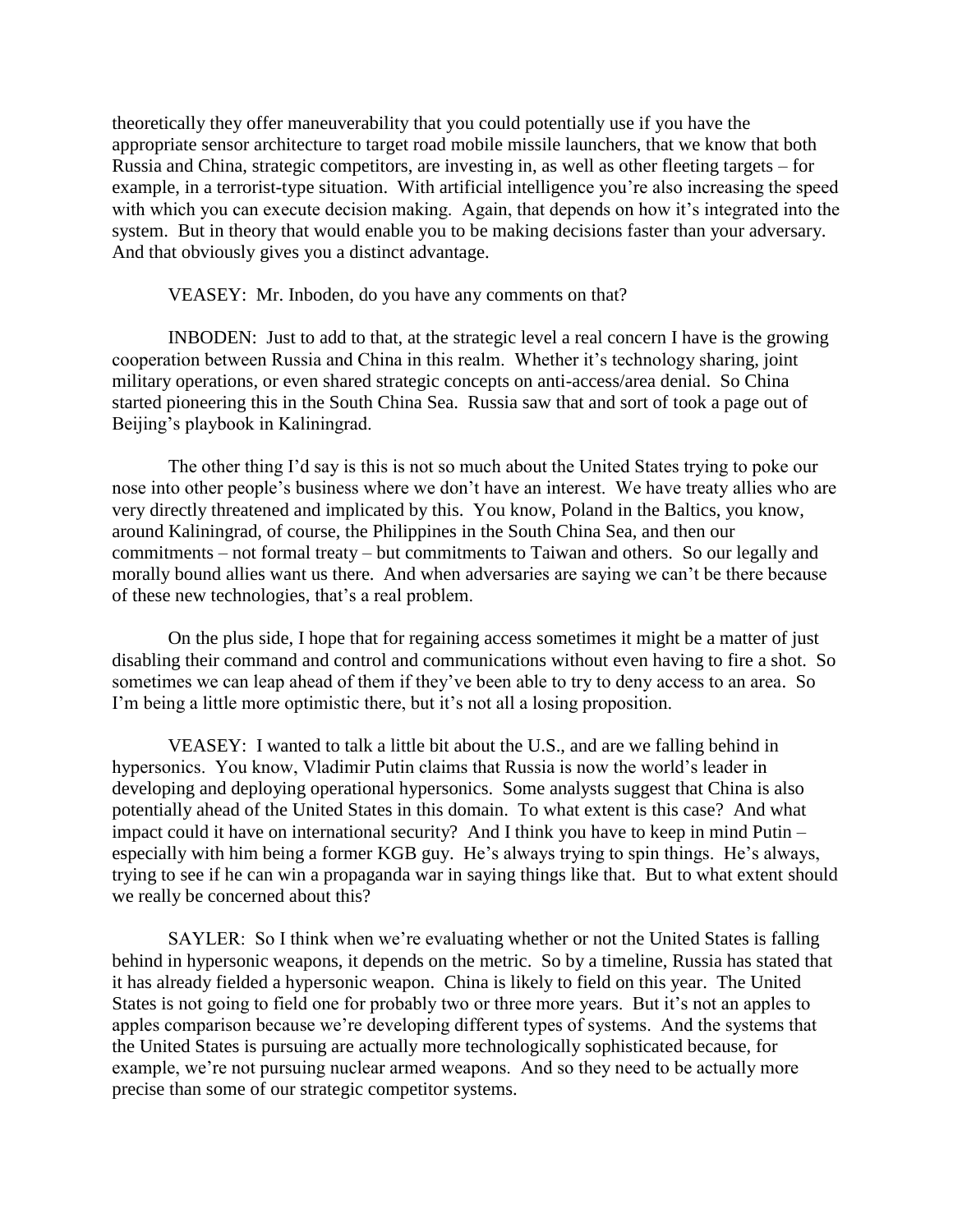With that said, there is a broad range of opinion sort of on what the effect will be if these systems are deployed by U.S. competitors. So on one hand some analysts believe that these could be destabilizing because they're very unpredictable in how they operate, and you could have uncertainty with regard to the object that's being targeted, and that could in turn lead to unintended escalation of a conflict or other sort of destabilizing actions. On the other hand, there are analysts that believe that these technologies will be bound by the same principles of deterrence as our already existing missiles, and that therefore they are unlikely to have a profound consequence. And those analysts also point out that the United States missile defenses already are vulnerable in particular circumstances. For example, if an adversary were to deploy a missile salvo, and therefore their ability to launch a hypersonic weapon doesn't really change things particularly. So that's sort of the range of opinion on that issue.

VEASEY: My last question before I turn it over to colleagues, is the ethical, the human rights considerations. You know, some of the things under consideration – a lot of it is very sobering, especially when you start talking about lasers that blind people, as I think Dr. Inboden mentioned in his opening comments. You know, gene-editing babies, those are things that I think should concern all of us. What are the implications of emerging technologies for ethics and human rights? And are certain technologies more concerning than others to you? And what, if anything, governs our development of our own deployment of these technologies? And I'll open it up to anyone that's on the panel.

SAYLER: So I think with regard to ethics and human rights, again, it depends specifically on the country that's developing. What measures do they have in place? What does their weapons review process look like? When we talk about lethal autonomous weapons, again full range of opinion. The U.S. government has stated publicly that it believes that a ban on such systems would be preemptive and premature at this time, because potentially they could enable us to adhere even better to the law of armed conflict, that they would be more precise, that they would not have collateral damage or civilian casualties that other weapons systems might have. There's an alternative view that suggests that these weapons would be inherently indiscriminate. And so I think it depends on how countries are evaluating their systems, and essentially ensuring that they can perform as anticipated when they're deploying them. And that's a country-bycountry sort of issue.

INBODEN: A couple thoughts to add to that. I'm in agreement with everything Ms. Sayler said. The first is essentially what she said, there are some upsides to these new technologies in the realm of ethics and morality. So for example, UAVs, you know it can be very controversial, drones, but in addition to the extra protection they provide for American forces their precision really helps fulfill two of the cardinal tenets of just war theory, law of armed conflict, of discrimination and proportionality. The first, discrimination, being you don't kill civilians, you just kill the bad guys, the enemy combatants. And with its precision targeting, you know, the bad guy can be right there, and a civilian right next to him or her, and we can just take him – take him out.

The second, of course, is proportionality. Don't use any more force than you actually need. Don't use a 500-pound bomb if a bullet will do. And again, just putting a, you know, six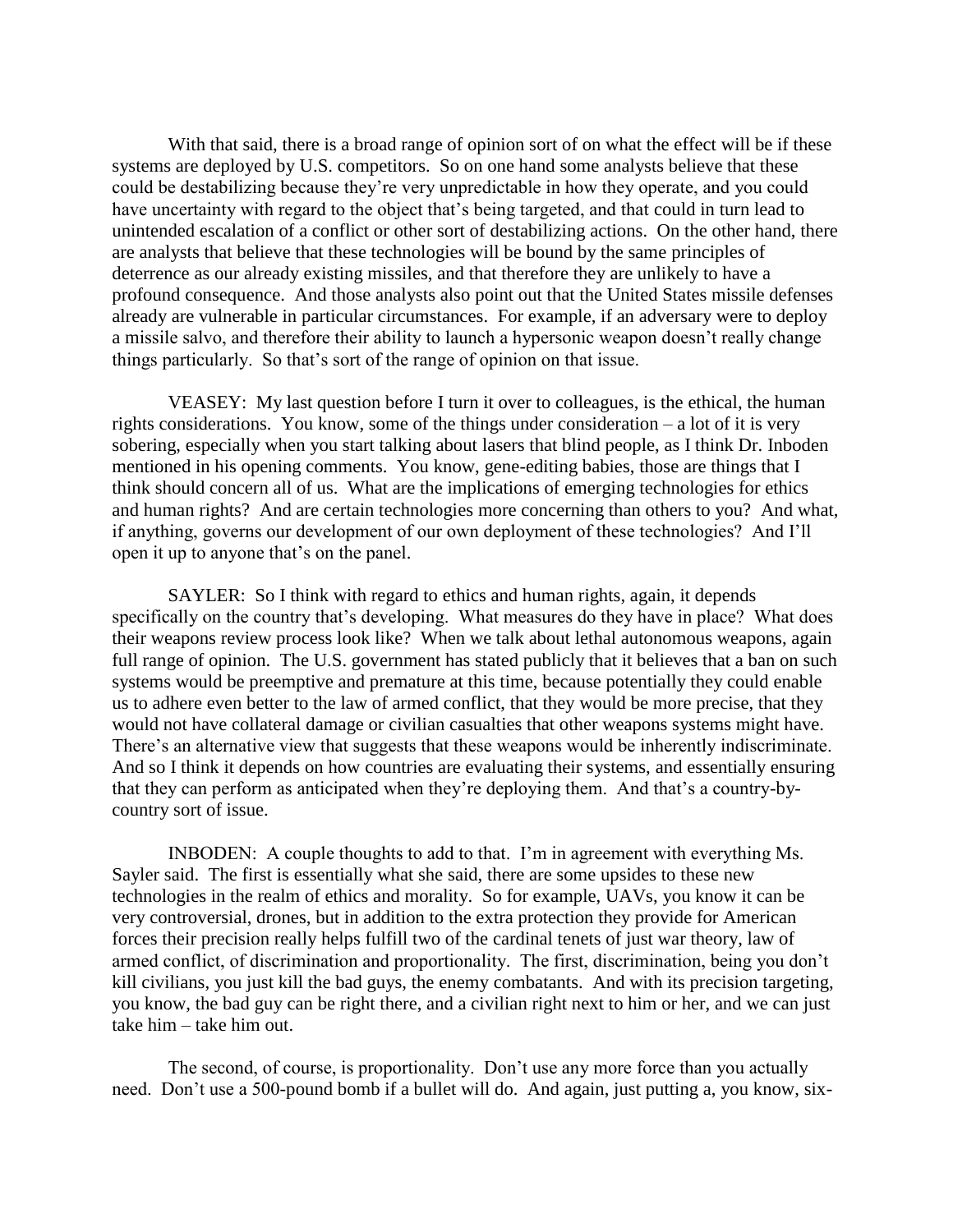or eight-pound warhead on a – on a missile from a UAV can sometimes kill just the right number of the bad people without excessive civilian casualties. So there are some positive sides of this. Another one, getting a little more into the realm of sci-fi is that sometime it might even be – we might even have the capabilities to disable an enemy weapon system without having to kill any of them. But, you know, just make it stop in its proverbial tracks there.

I come back to the principles of the Helsinki Accords, Helsinki's commitments to religious freedom, to allowing religious communities to bring voices of spirituality and conscience into these debates ensures that free societies, while doing whatever they need on the weaponry and materiel fronts, are also bringing in voices of conscience and morality to shape these debates. And that's my bigger worry with the Russias and Chinas of the world, is they're making these decisions based only on military strength and expediency, while they're squelching the different, you know, clergy and religious citizens who may be able to bring the voice of conscience in. So that's why I go back to that core Helsinki insight of all these things need to be considered together.

JENKS: In terms of the implications, I think there's certainly at least the potential for some real positive, but also some negative, implications. When I think of the potential positive implications – I mean, it's certainly an ethical or a human rights win if we're limiting civilian casualties, limiting collateral damage. I think there is a risk with some of these emerging technologies that they might lower the threshold for using force, because you're now able to use force in a way where your servicemembers are not going to be at risk. And when you add into that, as Mr. Inboden talked about, deniability, I think that's a risk.

One of the things I find interesting in the ethics discussion is increasingly people talking about human dignity and being killed by a machine. And I struggle to understand the difference in a human killing a human or a machine, frankly, killing a human. When I served in Iraq and we had a number of wounded U.S. servicemembers, I never encountered a wounded U.S. servicemember who felt better about having been shot by a person as opposed to an autonomous system. So I think we even have an ethical obligation to pursue some of these systems if we're able to use them more discriminately.

In terms of potentially worrisome technologies, I think kind of below the radar a lot of the focus is on armed forces, but domestic security services. If you think about crowd control and privacy concerns – and if I now tell you that both on the air and on the ground there are robotic systems that are able to surveil or maybe even use – take riot kind of control measures, and to do so autonomously, you can see how in the hands of different country security services that don't have the constitutional obligations and responsibilities that we do, you could see that getting very problematic from a human rights or privacy perspective.

VEASEY: And I think also too one thing that has to be taken into consideration that I would ask the audience to think about also is that once you start limiting these things for military use, what sort of impact is that going to have on civilian applications, right? I mean, a lot of the things that we rely on for everyday use today – whether it's GPS, or whether it's, you know, drones – I know that cities now want to be able to use drones and what have you to be able to monitor things like traffic and high-speed pursuits, and what have you. So there are a lot of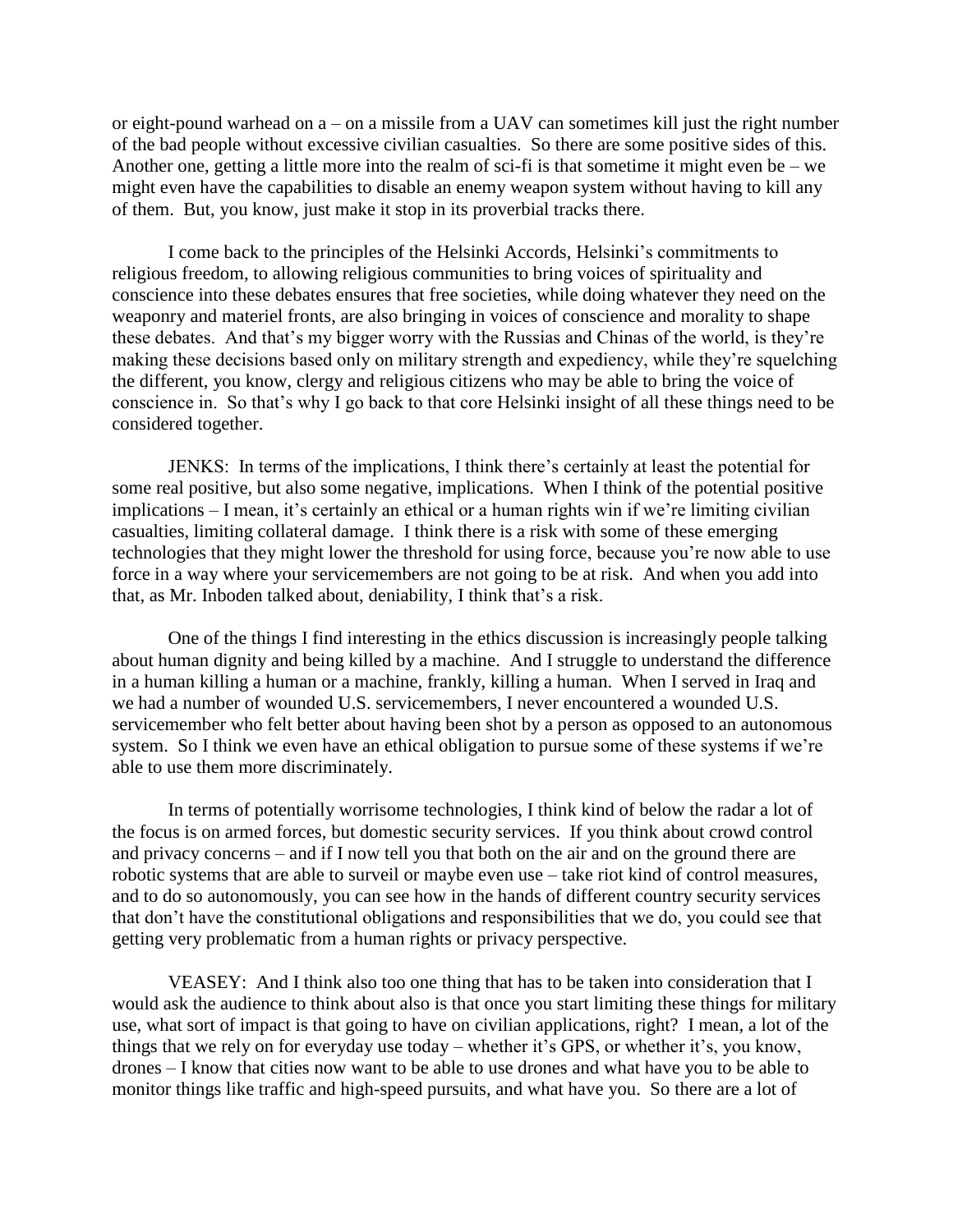things that the military uses for defense purposes that we also want to be able to benefit from for everyday civilian use too. And you know, by denying some of these things what sort of impact will it – will it have on us being able to have these advances, particularly when other, you know, other countries are trying to develop them.

So with that, I'm going to turn it over to Congressman Wright.

WRIGHT: Thank you very much. I think all of you know that Alfred Nobel invented dynamite. Now, this is the same Alfred Nobel for which the Nobel Prizes are named. And the story goes that when he developed dynamite he thought he had invented the end of war because it was such a horribly destructive device. And of course, we saw that that was wrong. And the experience of the 20th century at least was that if a technology could be developed then that technology would be weaponized. And if it could be weaponized, it would be used.

Now for the last – since the 1980s, and the different arms accords and agreements that we've had, the use of nuclear weapons, at least by governments, has not been as great a factor as it was when I was growing up in the '50s and '60s. But that concern still – is still there, that if there is a technology that can be developed, it would likely, by bad actors, be weaponized and possibly used. And so you get into the ethical and moral questions y'all were just discussing. And I remember the neutron bomb, and the moral absurdity of having a bomb that would kill people but leave the buildings intact. That was a moral – and a worldwide outrage, because it was morally absurd. Why would it matter if the building survived, if all the people were dead?

So you get into those kind of questions. My first question to you, though, is all these emerging technologies that can be weaponized, what frightens you the most? And I want all three of you to answer that.

JENKS: I think I would just reiterate, for me – I mean, and different people have different fears or concerns. The idea of a kind of constant surveillance state that would be emboldened by autonomous – by autonomy, and the idea that there could be drones in the air. And you know what that drone does? It follows you everywhere. And if you turn this into microdrones and swarms of them, the idea that – I mean, I think a lot of people misunderstand that everywhere you are in Manhattan, you're on a camera. And everywhere you are in parts of London, you're under a camera. Now, just expand that level of surveillance, and I think the privacy – the privacy concerns. So that's – for me, that's the concern that comes to my mind.

WRIGHT: Makes your computer easier to use.

INBODEN: I would share all the concerns that Chris said there. I just spent a few weeks in China this summer and just, you know, the constant surveillance, the knowing that –

WRIGHT: The facial recognition.

INBODEN: Yeah, the facial recognition, that kind of stuff. You know, under a Leninist police state. The other one that does scare me though is the possibility I alluded to earlier in the inhumanity part, is the potential development of a completely autonomous weapons system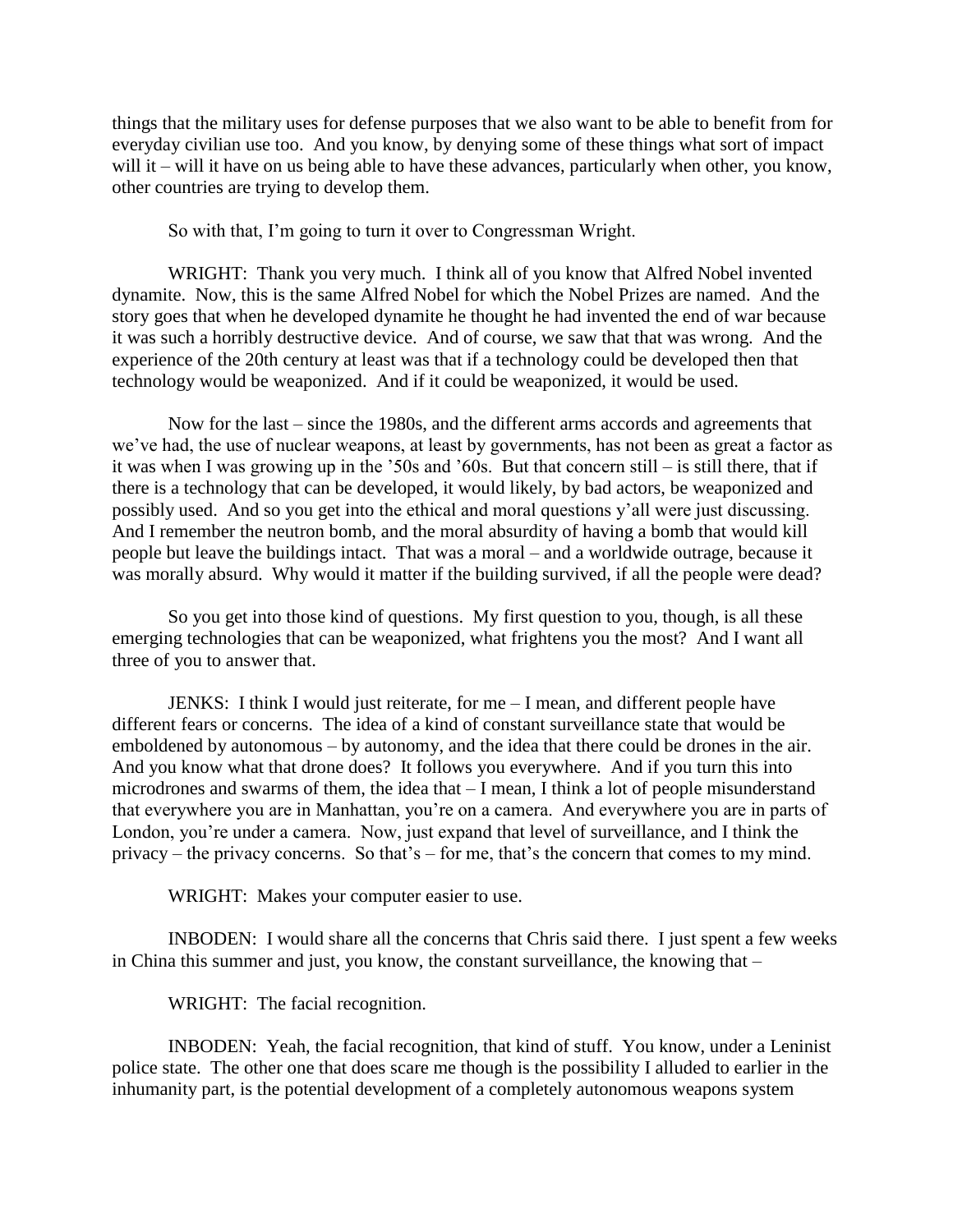where human controls is totally out of the picture. I mean, the only time in history we've really seen something remotely close to this was the doomsday machine that the Soviet Union started building in the 1980s. Their fear was that if the U.S. were to decapitate all the Soviet leadership in a preemptive nuclear strike, the machine would then take over and ensure that all the Soviet missiles were counter-launched, even though there's no one actually giving the order. And even the Soviets decided, wait, this is a bridge too far, because, you know, what if the machine goes haywire and we're actually here, but we can't – we can't turn it off and stop it? But that concept in the 21st century is truly horrifying. And that goes back to the question of, you know, do we control our creations, or do they control us?

SAYER: I would hesitate to say that any specific technology is inherently bad. I think it really comes back to how it's being used and what regimes are in place to ensure that there is ethical use, that human rights considerations are taken into account. And that's really a question of policy. Many of these technologies do potentially pose operational risk or significant concerns for human rights and ethics. But I don't think that's an issue of something that's inherent in the technology.

WRIGHT: My next question has to do with how we engage, entice and monitor nations that we think are bad actors and are engaged in the development of these technologies. We know that New START is about to expire. I serve on Foreign Affairs with Colin. And we had a hearing not too long ago on that very issue. And the desire for the president to open that up to China. Well, China doesn't have a whole lot of interest in any kind of arms control. But that is a vehicle by which certain things could be added if we can do it without destroying the agreement itself. And that was the chief concern that came up in the hearing, is if we start adding things it would destroy the agreement itself and we would have no START.

So my question is, how do we entice – because one of the reasons you even enter into an arms agreement is it gives you the ability – it gives us the ability – to see inside that country in ways we wouldn't be able to otherwise. So if it's not something like New START, how do we entice and get people, get nations like China and Russia – China especially. Russia is a menace, but China in the long term is a much greater threat. How do we entice them to the table and get them to agree before all of this happens, before all of this gets to a mature state? Because it's much harder to do then.

INBODEN: Great question. I'm going to answer it by going back to one of your previous questions, looking at the nuclear era. And this is where we can take some encouragement from history. In the late 1960s there were only six nuclear powers in the world – the five U.N. permanent Security Council members and Israel. And they were – that is now undeclared. But – (inaudible) – Israel has nukes, OK? And in 1968 President Johnson, the namesake of the school that I teach at, led the way in drafting and ratifying the Nonproliferation Treaty. And at the time, the widespread fear was over the next 20 years the number of nuclear powers in the world would go from about six to about 36. Every expectation was there was going to be a cascade of proliferation over the next 20 years.

And yet, here we are, over 50 years after the NPT, and there are only three more nuclear powers in the world since then – India, Pakistan, and North Korea. There's only nine now.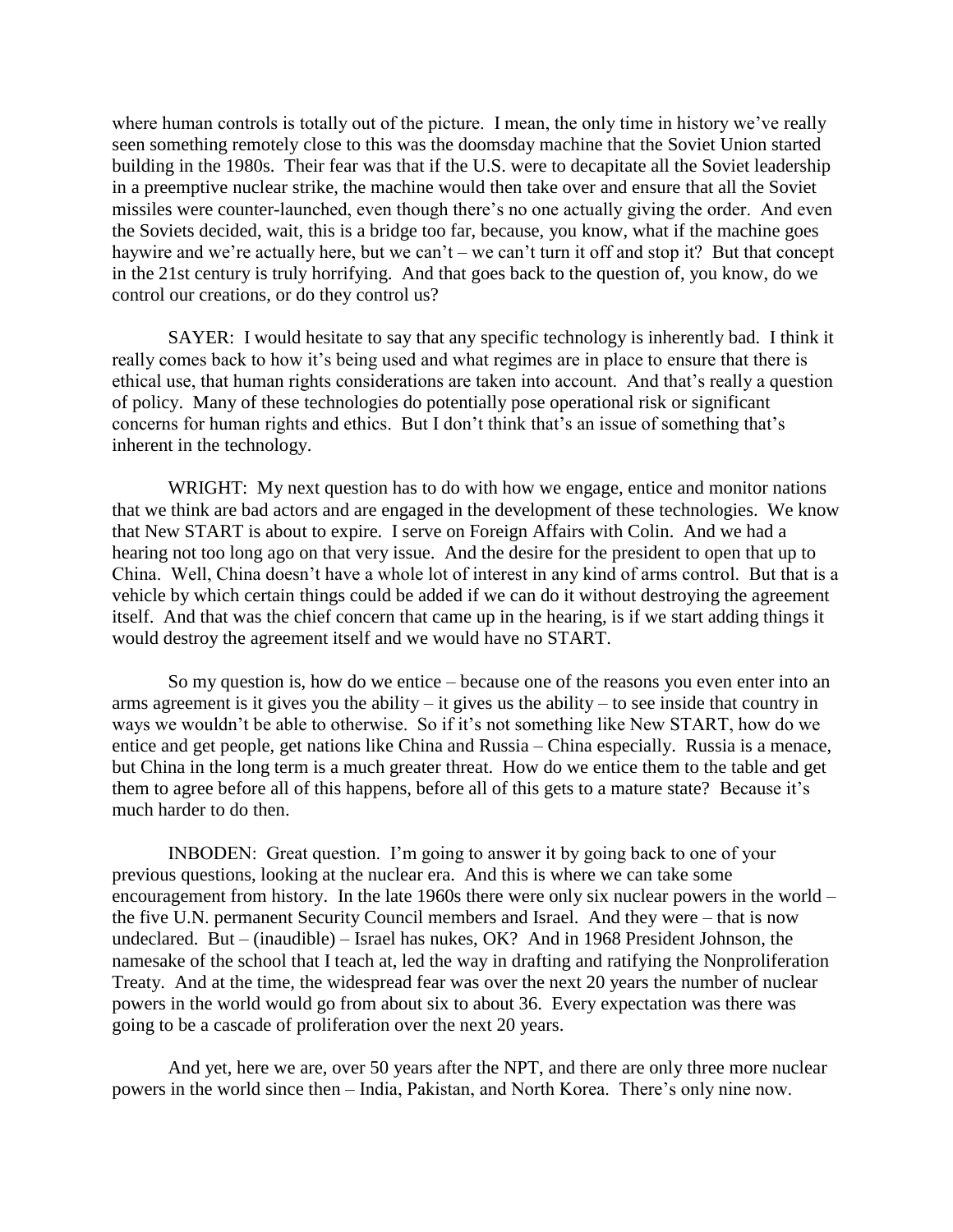Now, there's concern with those, especially with North Korea. But how and why did that work? And I think there's three reasons that maybe can be applied to the other – to control of the other technologies we're worried about today. The first is the treaty monitoring and dialogue channels itself, right? I mean, even if – I was earlier skeptical of the Soviet Union/Russia's record on this. They do break a lot of them. But having those monitoring channels, having those dialogue ones, it at least limits the – and sometimes prevents the violations.

The second, though, is something that's fallen into disrepute these days, and I wish we had more respect for, America's alliance structure. Why did Taiwan and South Korea and Japan give up their aspirations for nuclear weapons? Because they had the protection of the American nuclear umbrella, because they trusted our alliance commitments to them. And so I think the United States continuing to be committed to our allies is actually a strong counterproliferation measure which is often forgotten. The third goes back to my other point about strategic strength. Maintaining our defenses, maintaining a cutting-edge military ourselves strengthens our hand at the negotiating table. That needs to be compliant with the diplomacy, especially in these arms control agreements.

VEASEY: That's interesting, two of you mentioned about being under constant surveillance earlier, because just, you know, in our everyday lives, with the issue of data privacy – something that that we deal with on the Energy and Commerce Committee – I feel like we're already kind of under constant surveillance anyway.

In addition to Dean Crouch we've also now been joined by President Karbhari that's here. I want to recognize him. Thank you, sir. Thank you, President of UTA. We really appreciate you giving us this space – the generous use of the space. It's been a great presentation so far. So thank you very much. We appreciate it sir. Thank you.

Now I'm going to turn it over to Congressman Allred.

ALLRED: Thank you, Mr. Chairman, for the day. I want to thank my colleagues for their great questions. I think we've covered a lot of ground here.

But, Dr. Inboden, I wanted to drill down on the inherent tension – and I agree with your point on this about pursuing a dual track approach. And I want to say I agree both because of the historic comparisons, and also because I think we can't unilaterally disarm, pursuing these technologies while also trying to use international agreements to place them in a –

## [AUDIO BREAK]

INBODEN: (In progress following audio break) – for example. Sometimes you just want to say, we're not going to – we're not going to play in that realm. Similar to President Reagan's decisions to start reducing the nuclear arsenal as an example to the Soviets, would be another there.

And on your larger point, the strategic question that, you know, leaders almost always face when you're looking at an adversary is: Are we in an escalation spiral or a deterrence cycle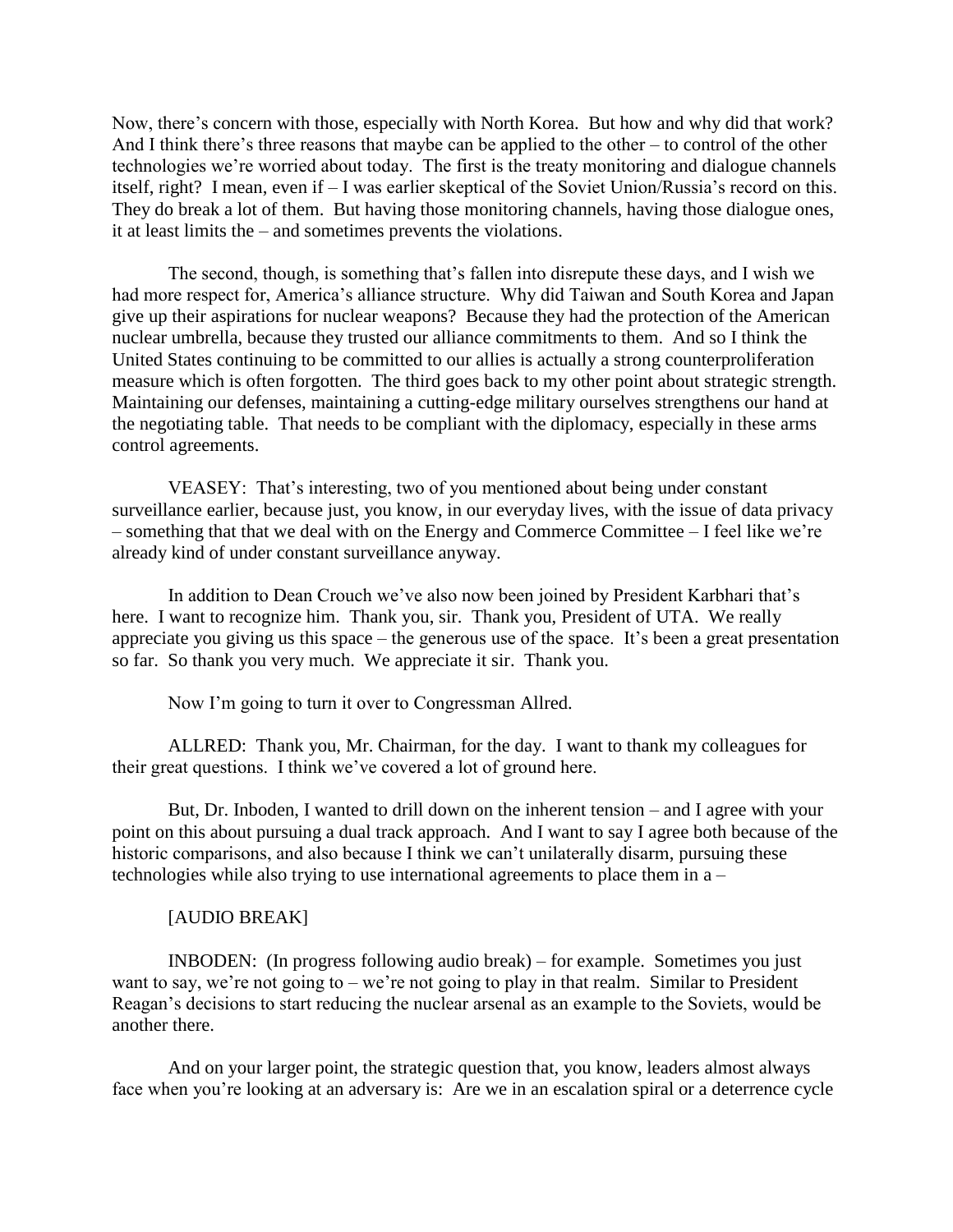here? If it's an escalation spiral, where every step we take to get stronger they're going to take – you know, then it – then it can get into an out-of-control arms race. So the key is how can we shift that to a deterrence cycle where us taking a step to get stronger persuades them we don't want to go into that realm? And the way to do that is, you know, partly by the building up, but also by diplomacy, by talking about the importance of human rights and civil liberties commitments, as these – as these mutual strengths. So it's never one clear, only go in this direction and not the other one as well. So they're hard questions and I appreciate you bringing it up.

ALLRED: Well, I think it is going to be – the dynamic is going to be difficult because of that. But I don't think that means that we shouldn't pursue it. And I agree that we've been able to form some of these agreements at times with adversaries when – that were – in times that were more difficult than we have now in terms of our interactions with them. We're not in a cold war setting, but we were and we were able to sign these agreements. So I'm hopeful that we will continue to lead, and lead through our alliances, as you said. I think that this all has to be multilateral. None of this, in my opinion, should be bilateral. This is not just about the United States and Russia, the United States and China. This would be a worldwide issue.

And to that point, Professor Jenks, I wanted to talk about lethal autonomous weapons systems and proliferation, because I share the idea that the existence of a weapon itself is not necessarily an evil, but that it does depend on who possesses it and how it's used. I might have a few more concerns than you do about the existence of entirely autonomous weapons systems, because I think that removing that human element does take out a discretion step that I think is dangerous in terms of escalation. But – and this is for you as well, Ms. Sayler.

We've seen that Chinese weapons manufacturers such as Xi'an, I don't know if I'm pronouncing that correctly, have indicated that they might export these weapons systems to the UAE, Saudi Arabia, and Pakistan. I have in my mind, of course, concerns between Russia sharing this technology with Iran, China with North Korea. The proliferation of these systems, to me, has a real slippery slope here. And so as we look at policies such as considering a preemptive ban – which I recognize has limitations – what approach should we take, or do you think we can take, to try to prevent these weapon systems from getting out? Because the deterrence part of this is that we have equal skin in the game in terms of if you use it, we also have the ability to use it. That's not always the case with some of these rogue states, or even nonstate actors.

JENKS: No, thank you, Congressman. That's an important – it's an important question. One of the unfortunate downsides of the circular discussions that have been ongoing in Geneva is it's taken up all the time and the space. And so we're not having other important conversations. Specifically as to your question on export controls, I would tell you there's an alarming lack of any meaningful discussion about what and how export controls would look like for things like artificial intelligence, autonomy, and cyber issues. Because we're talking now about lines of code, and how are we going to regulate and control that? And no doubt very challenging, but we're not even having those conversations.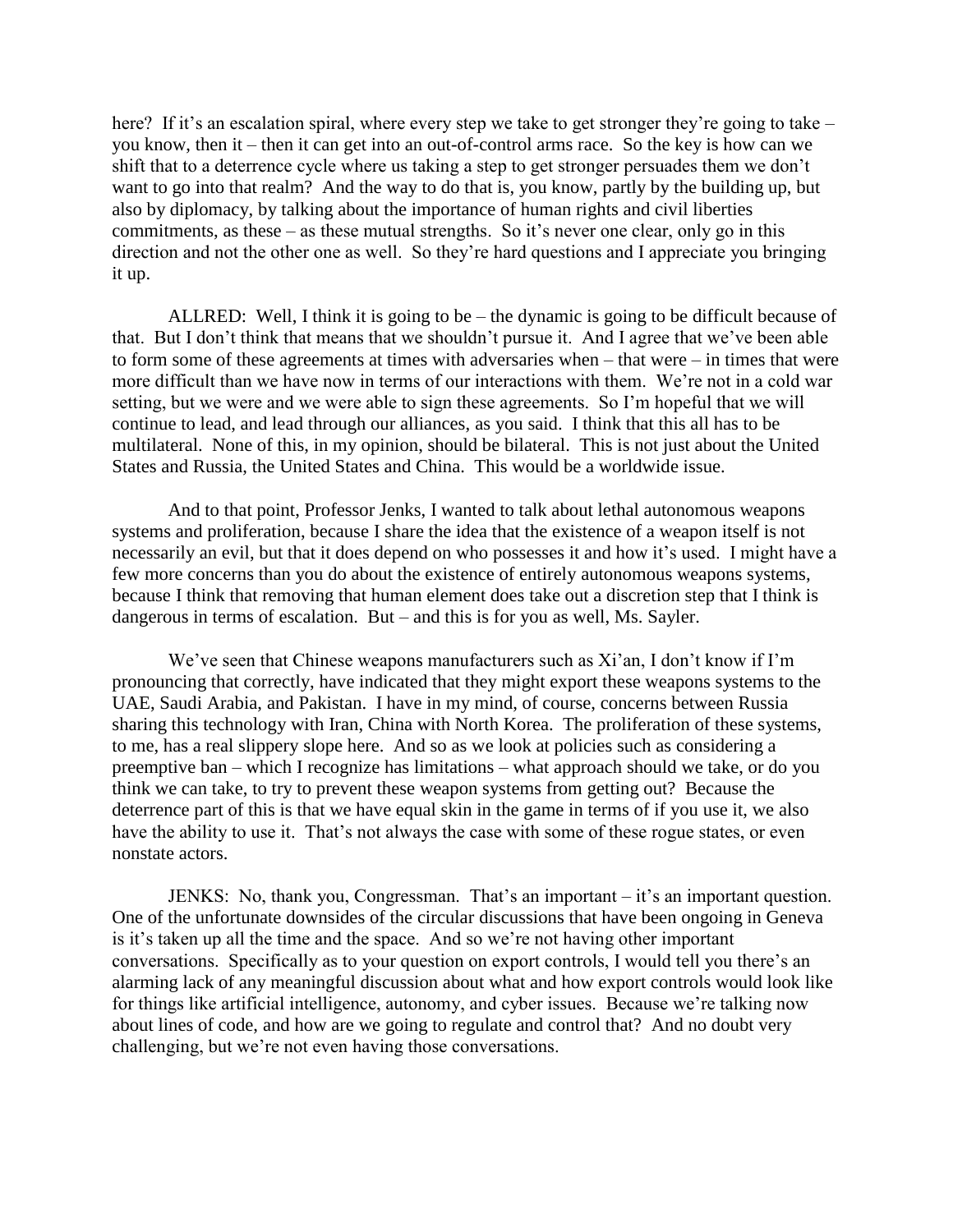So I think we need to move past this what's autonomy, what's artificial intelligence. And that's why I wonder if discussions at a smaller level, maybe within the OSCE, than these broad forum discussions, like 125 countries that range the full spectrum including the Vatican and Costa Rica, which does not have an armed forces. So the discussions that that group is going to have are hard to kind of channel towards a productive outcome. But I think starting the discussion about export control regimes on artificial intelligence and autonomy is critically important. And it is not occurring at all.

SAYLER: I think one of the challenges with lethal autonomous weapons, when we think about traditional arms control regime we often say trust but verify. And as Mr. Jenks alluded to, this is a real challenge when it comes to a weapons system in which what is making it a lethal autonomous weapon is in the software. And so you could have the same system – the same hardware of the system, that could be – that could, for example, have a semi-autonomous mode, an autonomous mode, a fully autonomous lethal mode. And it's really a question of software. And so in order to verify that, you would have to have countries exchanging software code, which then gets into propriety information, state secrets, classified information. So that's the challenge that you're facing. Not to say it's not feasible, but.

VEASEY: Now I want to open it up for questions from the audience. I want to let everyone know that we do have a hard stop at 10:30. So we won't be able to get that many questions in. I'll ask the panelists to try to keep their answers as brief as possible. But I did want everyone out there to have a chance to ask a question. Anyone in the audience have a question? Yes, sir.

Q: Hello. I'm at UT Arlington political science and journalism major.

I just recently got back from working at the Library of Congress Kluge Center, where we focused on a lot of different issues regarding China and export controls. So the U.S.-China Commission just recently published its 2019 report, alluding to the fact that several Chinese labs sponsored by the government might be sending students – posing as students to our graduate schools and our other schools, starting as, like, a history major, and then randomly switching to quantum computing. So, one, how do you foresee a future in which we defend the academic freedom of our students and the choice that they make when they come to study, but also our state secrets and our government-sponsored labs? I know there's a clearance process, of course, that goes into that, but how do we prevent those state secrets and lines of code from being whisked away to our strategic rivals?

VEASEY: You know, I'll give a couple of thoughts on that. The panelists or the other members may have some thoughts. The first one is that, you know, for our defense contractors that we have here in north Texas and across the country, you have to be a U.S. citizen to actually work at a defense contracting plant. You can't be – you can't be on a green card or H1-B. You have to be a U.S. citizen. The second thing is that everyone in the intelligence community is very well aware that the Chinese do send students over here to spy on us, and to get the expertise that they need in order to help advance the Chinese government. To the extent that even a lot of our technology companies understand that. And when they're trying to get the H1-B visas, and what have you, for people to come and work at their different companies, that they put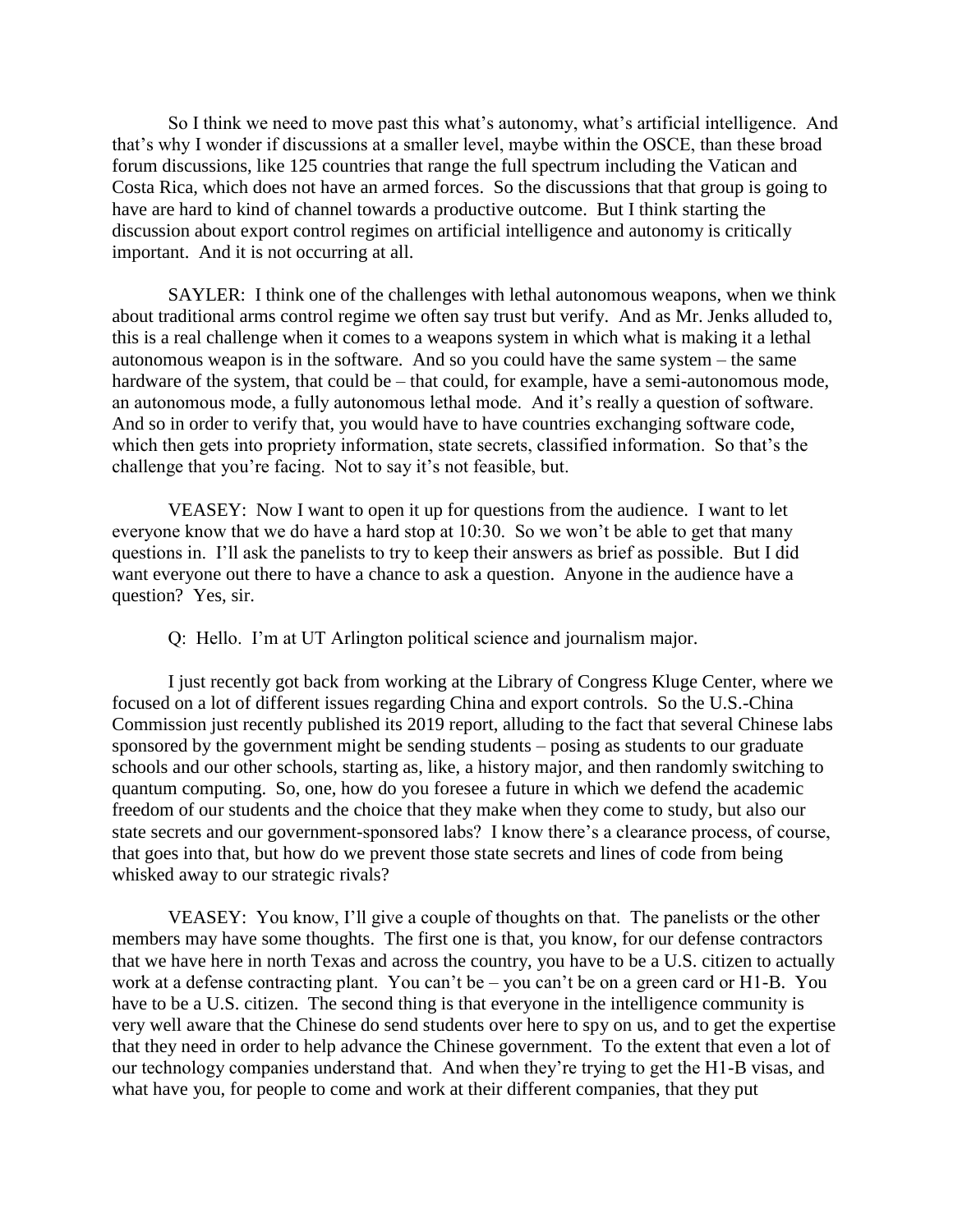protections in place knowing that they were probably sent to a large tech firm, for instance, to be able to bring that technology back to China, so.

ALLRED: I just wanted to very briefly weigh in and say I was actually having this conversation with some representatives from UTD yesterday. And Congressman Veasey's absolutely right. This is a very real thing. This is not something that's been made up. It's a threat to us. But at the same time, we have to balance that with the needs of our research institutions and understand what they are good at and what they are not good at. The research institutions themselves are not going to be good at performing the functions of the FBI, or the CIA, or trying to ferret out, you know, nefarious actors. That's not what their purpose is, and I think it also hurts the goal of their research, and also the goal of the scientific community  $$ which is to gather information, have it peer reviewed, and have it available for discussion. But there are steps that we get to which the classification levels increase, in which the scrutiny has to increase. And that's where I think we can apply some of that.

INBODEN: If I could just add, in full agreement with Congressman Allred and Congressman Veasey, this is a very big issue we're dealing with at UT Austin as well. And it's a UT systemwide issue. And this is a very difficult balance because, on the one hand, one reason why the American higher education system is the envy of the world and draws so much international talent is because of its excellence, its quality, based on principles of transparency, and openness, and free inquiry, and academic freedom. However, unfortunately the Chinese government has been exploiting that. And we've seen some, you know, significant cases of abuse and espionage. And there're more that hasn't been uncovered yet.

So I think Congressman Allred's exactly right. We need better partnerships between FBI, CIA, counterintelligence, and our universities to at least be alert to these things. But we also need to remember, I can't stress this enough, that America's rivalry and competition right now is with the Chinese government and the Chinese Communist Party, not the people of China. The people of China can be some of our best friends and allies in this. They – for the most part, they want more freedoms and better lives for themselves. They feel friendship towards America. They like our – they like our culture. They are not the enemy. But rather, they have a government with more nefarious designs. So keeping that distinction clear is really important.

Q: Hi. I'm Victoria LaBarre. I go to UTA. I'm an electrical engineer and I focus in robotics. So the AI part was actually really interesting for me.

Just because we're on ethical questions, with the part of the thing that's coming out with AI is, like, the more you make it autonomous when it goes wrong, like who do you blame? And just kind of the background with that is part of my research in machine learning is trying to make decisions when there is no base truth, because the problem with a system that you're going against one of the laws of robotic, where instead of, like, you can't injure a human now we're telling you specifically please shoot one. The problem with this is, like, how does that autonomous system make that decision based off of no input at all? And does that lead into some biases?